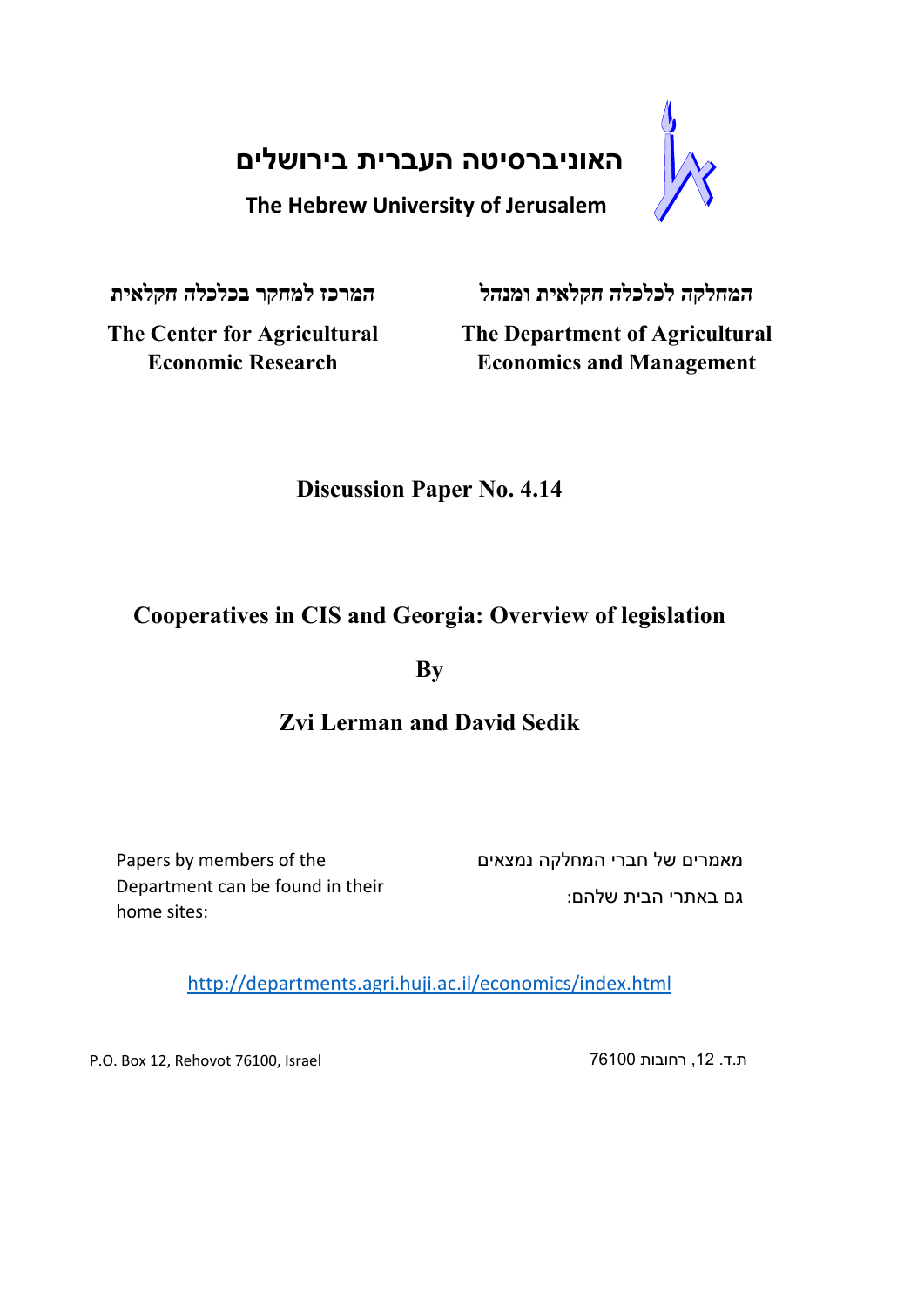## **Cooperatives in CIS and Georgia: Overview of legislation**

## **Zvi Lerman and David Sedik**<sup>1</sup>

Cooperatives in agriculture and in other sectors are usually created by grassroots users to overcome market failures, which are manifested in unwillingness of private business entrepreneurs to provide services in areas that they judge unprofitable or, alternatively, in unfair exploitation of the users by private businesses through monopolistic practices. Best-practice world experience suggests that farmers' service cooperatives provide the most effective way of improving the access of small farmers to market services in both situations. International Cooperative Alliance (ICA) defines a cooperative as an autonomous association of persons united voluntarily to meet their common economic, social, and cultural needs and aspirations through a jointly owned and democratically controlled enterprise (ICA, 2013). The persons who voluntarily unite to form a cooperative are usually referred to as members or member-owners.

A cooperative is a legal entity and, in a certain sense, it is an analogue of a shareholder corporation. There are, however, some fundamental differences between a cooperative and a corporation, as listed in **Table 1**. Perhaps the main difference concerns the organization's objective: while business corporations aim to maximize their profit, cooperatives aim to maximize the benefits that members derive from their participation in cooperative activities, including lower prices paid for inputs and services and higher prices received for products (Cobia, 1998). The main areas of activity of agricultural service cooperatives are outlined in **Table 2**

| Attribute                 | Cooperative                              | Corporation                           |
|---------------------------|------------------------------------------|---------------------------------------|
| Owners                    | <b>Members</b>                           | Shareholders-investors                |
| Owners' objective         | Use of services provided by the          | Earning income                        |
|                           | cooperative                              |                                       |
| Organization's objective  | Maximize members' benefits from          | Maximize corporate profits            |
|                           | working with the cooperative             |                                       |
| Voting rights             | One member-one vote, regardless of       | Number of votes proportional to       |
|                           | share contribution                       | number of shares (i.e., share         |
|                           |                                          | contribution)                         |
| Income distribution rules | Income distributed to members in         | Income distributed to shareholders in |
|                           | proportion to their participation in the | proportion to the number of shares    |
|                           | activity of the cooperative              | held                                  |

**Table 1. Comparative attributes of a cooperative and a shareholder corporation** 

Source: Lerman, 2013.

Smallholders in the Commonwealth of Independent States and Georgia (abbreviated here as  $CIS)^2$ are exposed to both dimensions of market failure mentioned above. After twenty years of transition, there are still not enough private entrepreneurs to satisfy the needs of the huge number of peasant farms and household plots, and smallholders often feel that they suffer from blatantly exploitative practices of private intermediaries due to lack of competition. Market-oriented scholars accordingly expected to see rapid development of agricultural service cooperatives in CIS in response to

<sup>&</sup>lt;sup>1</sup> The authors are respectively from the Department of Agricultural Economics and Management, The Hebrew University of Jerusalem, Israel and the Regional Office for Europe and Central Asia of the Food and Agriculture Organization of the UN (FAO), Budapest, Hungary.

 $2^2$  Since August 2009, Georgia is no longer a member of the Commonwealth of Independent States (CIS). The accepted acronym CIS is used in our context in an ad hoc manner to designate the 11 current members of the CIS plus Georgia.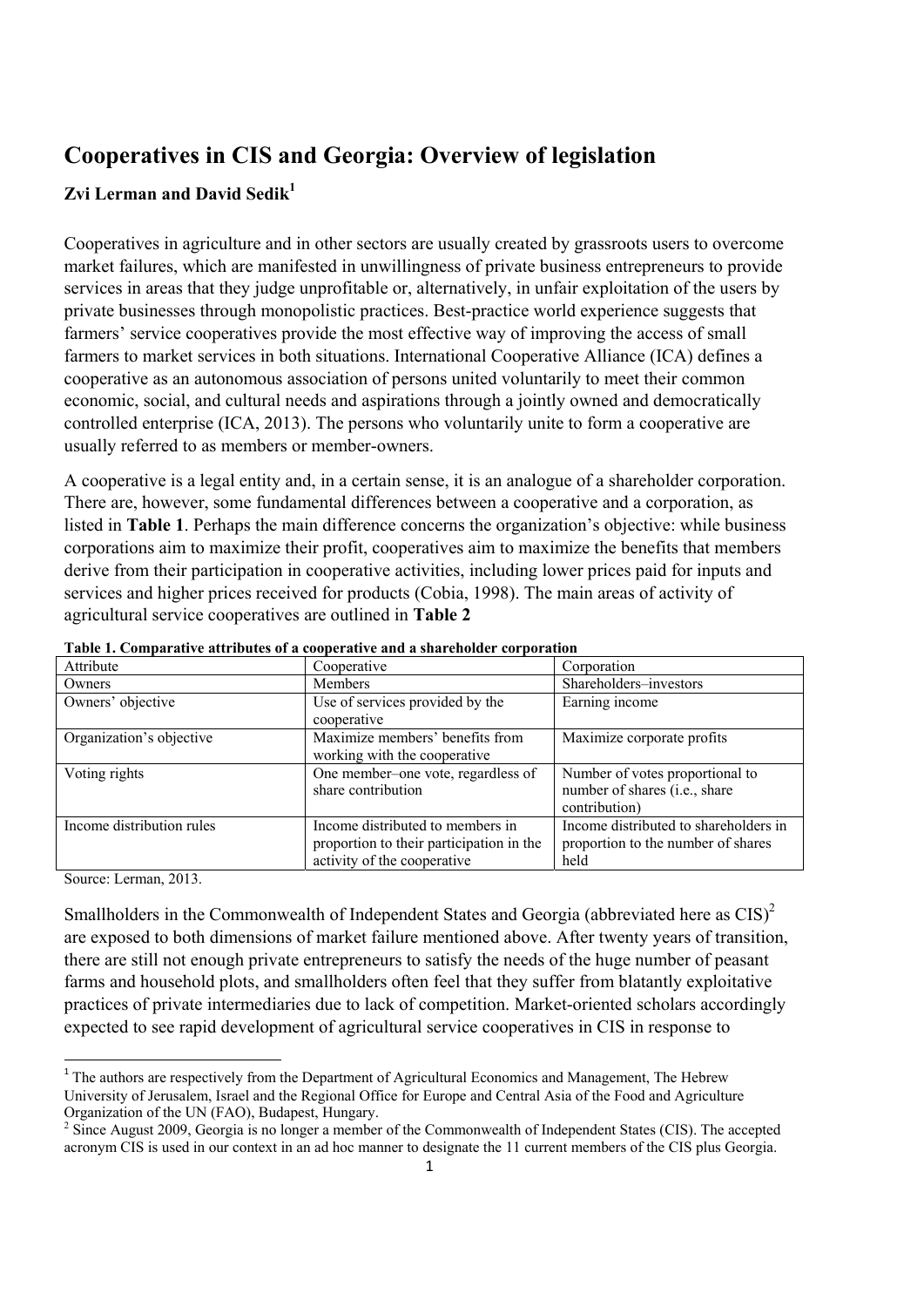smallholder needs (see e.g., Gardner and Lerman, 2006). These expectations, however, have not materialized and the development of agricultural service cooperatives in CIS countries lags far behind the status of cooperative development in most of the world (Sedik and Lerman, 2013).

Inadequacy of the legislative framework is often cited among the reasons that may be responsible for the unsatisfactory development of cooperatives in CIS (see Sedik and Lerman, 2013). In this study, we review the cooperative laws in all 12 CIS countries (including Georgia) and examine their compatibility with universal cooperative principles and actual practices in the West.

| Type                    | Areas of activity                                                                          |
|-------------------------|--------------------------------------------------------------------------------------------|
| Marketing cooperatives  | Collection, storage, sorting, packing, sale of farm products; provision of marketing       |
|                         | information and services                                                                   |
| Processing cooperatives | Variety of marketing cooperatives: processing of food commodities (milk, fruits and        |
|                         | vegetables, wineries, milling, baking, meat and fish products, cotton gins, oil pressing); |
|                         | sale of processed products                                                                 |
| Supply cooperatives     | Purchase and stocking of farm inputs, resale to member-producers; animal feed              |
| Technical farm services | Machinery pools, mechanized field works (plowing, harvesting), transport, machinery        |
|                         | maintenance:                                                                               |
|                         | Veterinary services, artificial insemination;                                              |
|                         | Accounting and computer services                                                           |
|                         | Agricultural extension and consulting services                                             |
| Consumer and public     | Development and maintenance of telephone, gas, and electricity networks in rural areas     |
| services                | Health-care services                                                                       |
|                         | Education and training                                                                     |
|                         | Legal advice                                                                               |

**Table 2. Areas of activity of agricultural service cooperatives** 

## **The dichotomy of production and service cooperatives in CIS**

One of the features of the cooperative legal framework in CIS is the distinction between agricultural service cooperatives (which idiosyncratically are often called in Russian "consumer cooperatives" – *potrebitel'skie kooperativy*) and agricultural production cooperatives (*proizvodstvennye kooperativy*). This dichotomy is hardly ever made explicit in established market economies, where practically no production cooperatives exist and "agricultural cooperative" is automatically understood as "agricultural service cooperative". In CIS countries, on the other hand, "agricultural cooperative" is automatically understood as an "agricultural production cooperative" and the adjective "service" must be explicitly added in Russian to clarify that an agricultural service cooperative is actually meant (*obsluzhivayushchii kooperativ, servisnyi kooperativ*).

This is a curious situation for a region (former Czarist Russia) that had a developed system of service cooperatives before the 1917 Bolshevik revolution (Epshtein, 1993; Serova, 1991), practically without any production cooperatives (*artel'*, as they became known in Russian in the early part of the  $20<sup>th</sup>$  century). The paradigm shift dates back to the 1920s, when Lenin proclaimed his socialist vision of the development of cooperatives: gradual and voluntary movement from lower to higher forms of cooperation, from marketing, service, and credit cooperatives to highest forms of production cooperatives (Osipov, 1960; see also Lenin, 1923). This vision, presenting production cooperatives as the highest form of cooperation, was subsequently implemented in Stalin's collectivization drive (from 1928-1929 through the 1930s), which eventually transformed agriculture in all countries of the Soviet Union (the predecessors of CIS) to agriculture of collective farms, i.e., production cooperatives. Thus, contrary to the situation in developed market economies,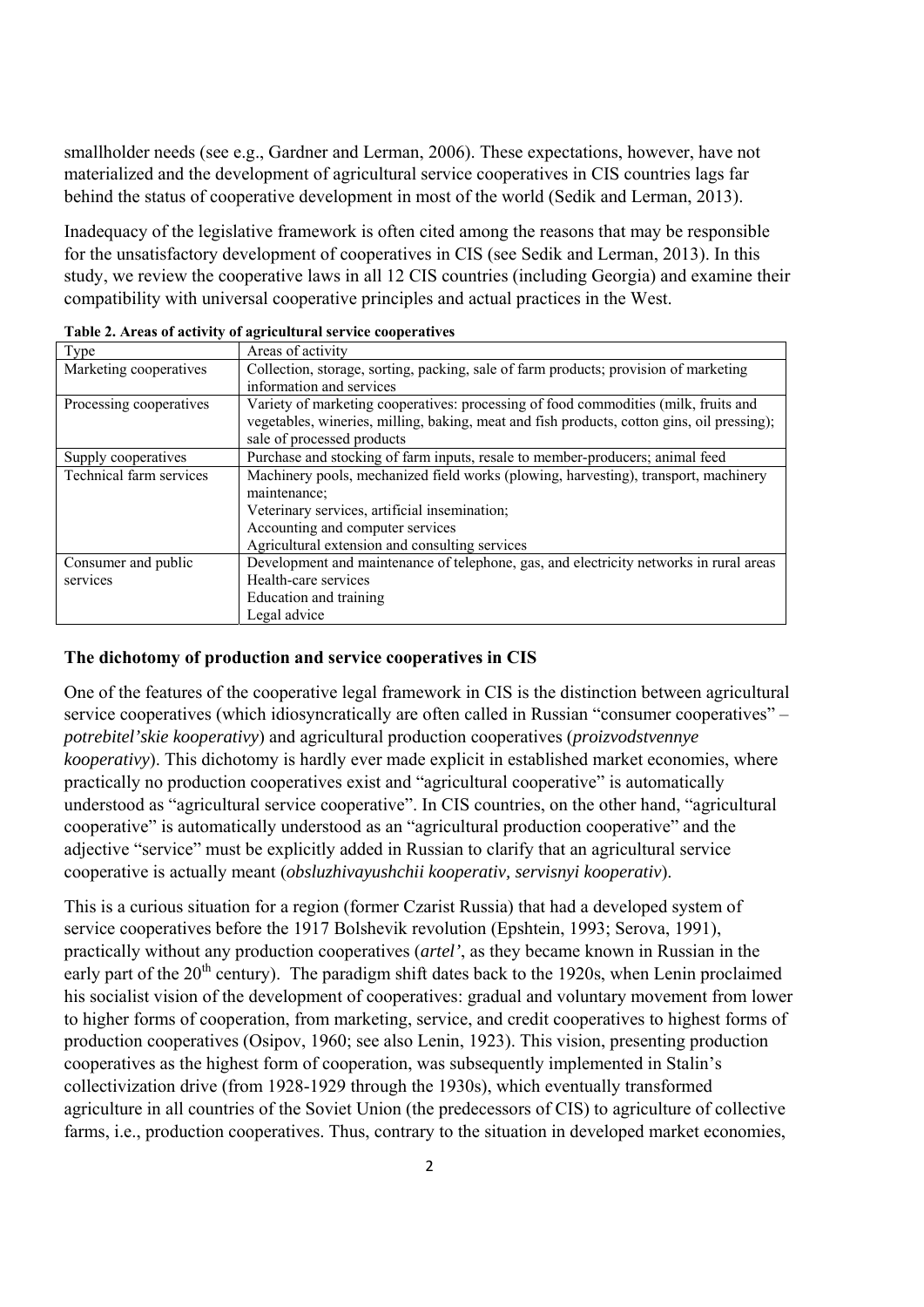tens of thousands of production cooperatives existed in CIS in the form of collective farms (kolkhozes) well into the post-1992 transition and many continue to exist in the form of "agricultural" cooperatives" after the reforms that eliminated the collective farms (see, e.g., Golovina et al., 2012).

Perhaps the main difference between a service cooperative and a production cooperative is the status of a member vis-à-vis the cooperative. A service cooperative is an association of membersproducers who retain their legal and operational independence, with production activities conducted on member-owned farms outside the cooperative (**Figure 1**). Participation in cooperative activities – marketing, input purchasing, machinery services, etc. - is obligatory, but members are not required to contribute their labor by working in the organization. The service cooperative in turn conducts transactions primarily with its members, not with third persons. It is expected that the service cooperative will be able to achieve, through economies of size, higher prices for the integrated sale of members' products and lower costs for the bulk purchase of inputs for the members. This price advantage is the benefit that members derive from the service cooperative.



Figure 1. Schema of a service or consumer cooperative. Source for **Figures 1 and 2**: Lerman, 2013.



In a production cooperative, on the other hand, members typically work inside the cooperative, and not as independent entities (**Figure 2**). They engage in joint production using pooled resources (land or machinery); the cooperative sells the jointly produced output in the market and purchases inputs for the joint production process – not for individual members. The production cooperative conducts business transactions primarily with third persons and remunerates the member-workers from its operating revenues and surpluses. Like a service cooperative, it strives to benefit its members, but in a different way: the benefits to members come through providing them with a secure workplace and a satisfactory salary (income) that could be otherwise difficult to achieve.

The theory behind production cooperatives is that economies of scale work in primary agriculture and that joint production on large tracts of pooled land is more efficient and profitable than individual production on small plots (a claim that has never been proved for primary agriculture). Despite these substantive differences between production and service cooperatives and the frequent promulgation of separate laws for the two types of cooperatives in CIS, the legal definitions of their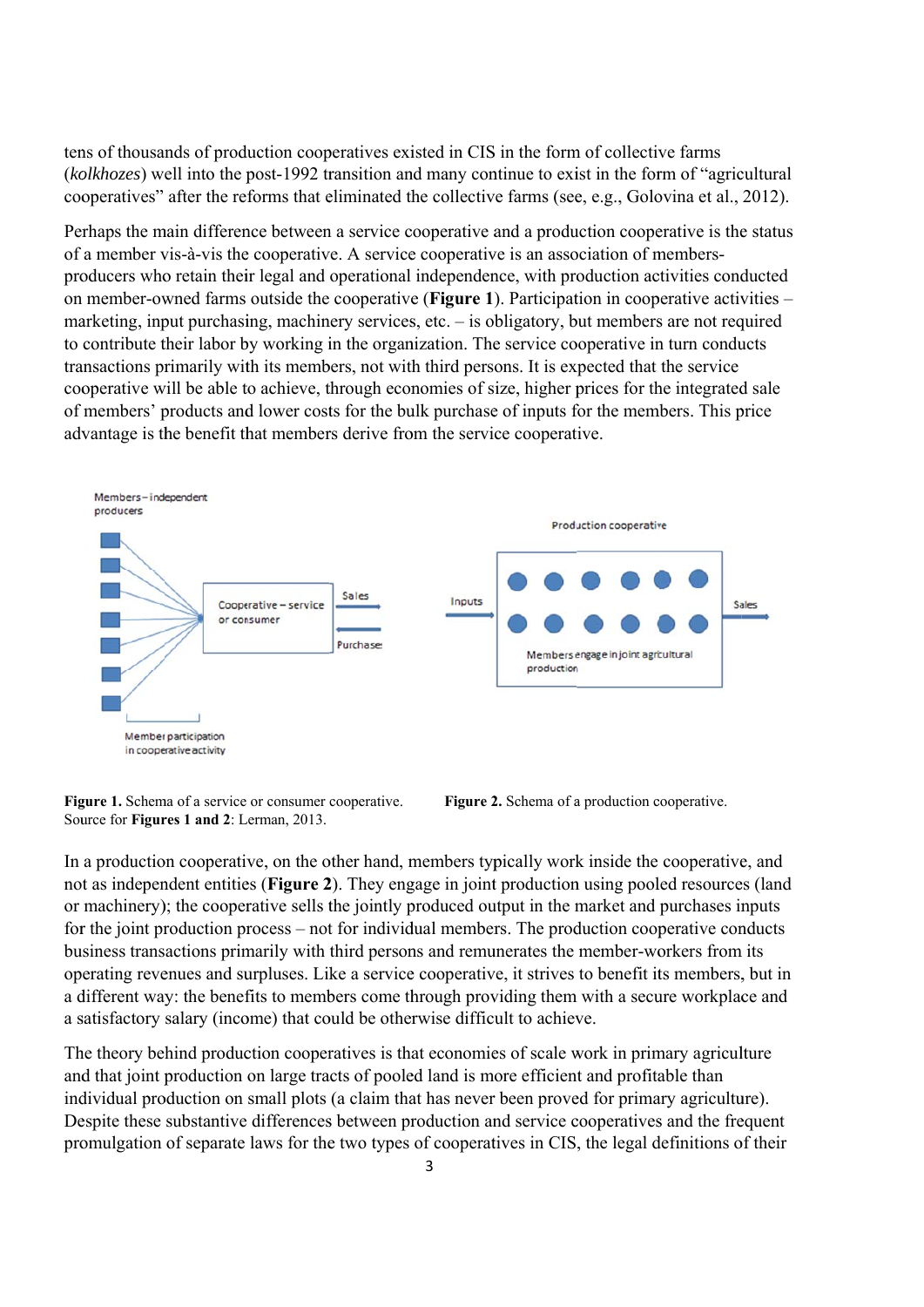operating scope are virtually identical: only one function – "production" – distinguishes between the list of activities prescribed for service cooperatives and production cooperatives in the civil codes and cooperative laws of CIS countries. Other than "production", both service and production cooperatives are legally allowed to engage in the full range of agricultural service and support activities. The 2013 Tajikistan Law of Cooperatives states, without elaboration, that production cooperatives may engage in production alongside a range of other activities, while the 1999 Tajikistan Civil Code elaborates the "other activities" by listing processing, marketing, contract work, trade, and consumer services – all of which are standard functions of a service cooperative. A recent survey of cooperatives and cooperative members in Kyrgyzstan (Lerman and Sedik, 2013) has actually shown that, in addition to joint production based on member labor inputs, production cooperatives also provide farm services to non-members – independent peasant farmers and household plot operators who are not part of the joint production system. The activities of service cooperatives are thus a subset of the activities envisaged for production cooperatives in CIS legislation; production cooperatives may engage in the same service activities plus primary production. It is therefore understandable how some CIS countries managed to incorporate both production and service cooperatives in one cooperative law (see row 3 of the comparative analysis of cooperative laws in **Table 5**).

It seems that the legal distinction between production and consumer (service) cooperatives in CIS legislation is not based on functional attributes (i.e., what the cooperatives do). Instead, cooperatives are classified based on formal business-related attributes (**Table 3**), such as profit-making behavior ("commercial", i.e., "for profit" organizations and "non-commercial", i.e., "not for profit" organizations), clientele orientation (sales to members or non-members), and composition of the labor force (members work or do not work in the cooperative). Unfortunately, these formal attributes are ambiguous and fuzzy for cooperatives and are not suitable for unambiguous classification.

| <b>Production cooperative</b>           | Consumer (service) cooperative                  |
|-----------------------------------------|-------------------------------------------------|
| Legal body                              | Legal body                                      |
| Commercial ("for profit") organization  | Non-commercial ("not-for-profit") organization  |
| Sales to third parties only             | Sales mostly to members                         |
| Members part of the labor force         | Members not necessarily part of the labor force |
| $\alpha$ , $\beta$ , $\alpha$ , $\beta$ |                                                 |

**Table 3. Differences in legal classification of cooperatives in CIS legislation** 

Source: Lerman, 2013.

In theory, a cooperative – whether a service cooperative or a production cooperative – is a "zeroprofit" organization: it may distribute all its operating surpluses to members through adjustment transactions motivated by cooperative principles and end up with zero bottom line in the statement of financial results. Payments to members for their products (or for their work in production cooperatives) and charges for inputs and services are regarded as advances when they are routinely made during the year. In a service cooperative, surpluses may arise if, for instance, the cooperative initially paid the members for their products less than what it eventually received in the market ("underpayment"), or alternatively if the cooperative initially charged for services more than the actual cost ("overcharging"). In a production cooperative, surpluses may arise if the salaries paid to member-workers over the year were too low compared to the final revenues reported at the end of the period. In both situations, the surpluses can be distributed to members (in proportion to their participation in the cooperative activities) so that the cooperative reports zero accounting profit.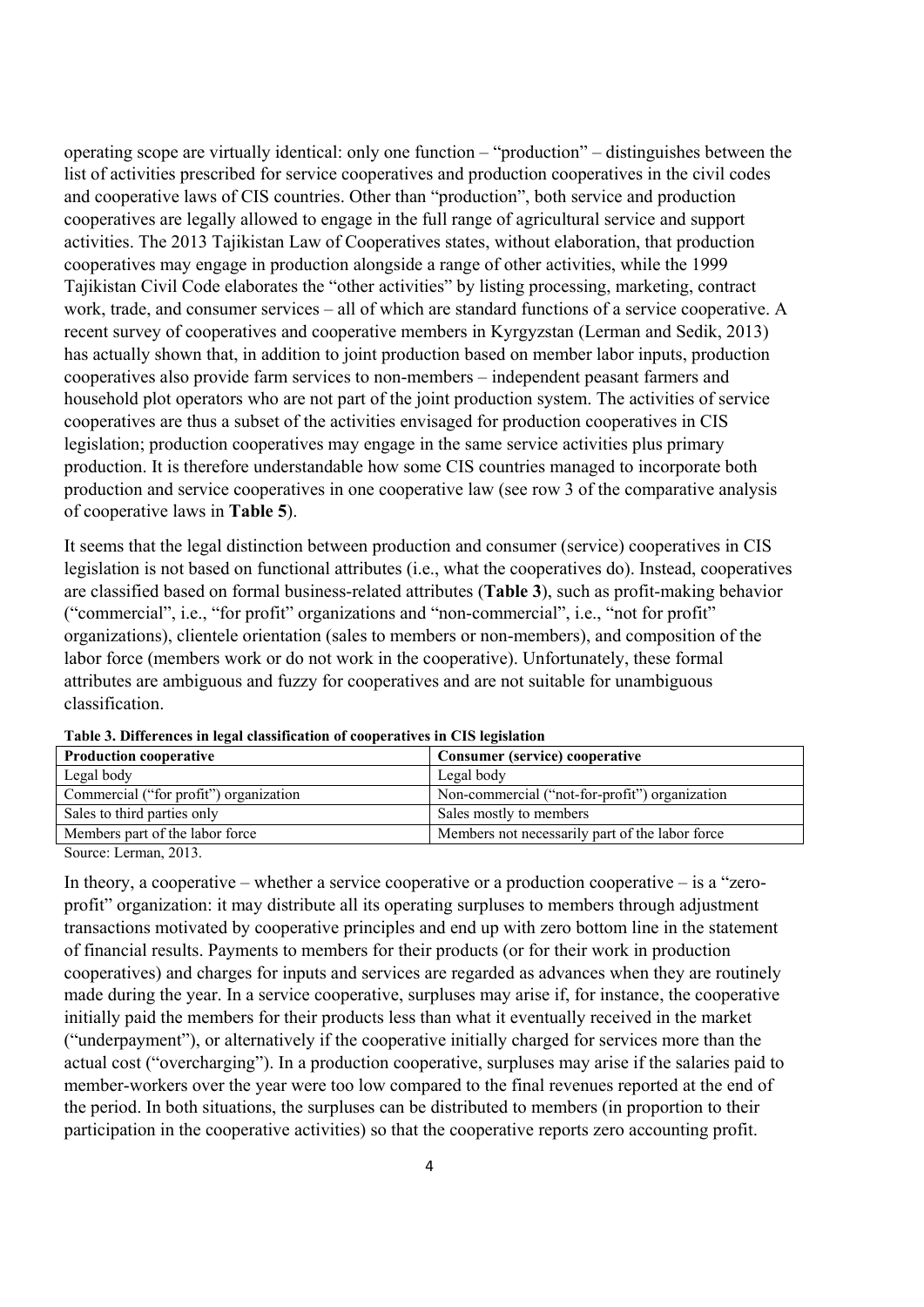Whether or not a cooperative is viewed as a "zero-profit" organization naturally has an impact on its tax liabilities. The prevailing practice in established market economies is to recognize service cooperatives as non-profit entities and to exempt payouts to members from taxation at the level of the cooperative (see, e.g., Autry and Hall, 2009; Dutch Cooperative, undated); thus, only the retained portion of the surplus, if any, is taxed. On the other hand, no clear pattern with respect to tax status can be distinguished in CIS legislation. Many CIS countries treat production cooperatives as "for profit" manufacturing corporations and tax them in full. The treatment of service cooperatives varies: some countries treat service cooperatives also as "for profit" ("commercial" in Civil Code terminology across CIS) entities and tax their surpluses before distribution to members, while other countries are beginning to allow "not for profit" ("noncommercial") status to service cooperatives and exempt their surpluses from taxes. It seems that ongoing tax legislation reforms will do nothing with regard to the taxable status of production cooperatives while pushing all service cooperatives toward tax-exempt "not for profit" status.

## **Inventory of cooperative laws in CIS**

Legislation on cooperatives in CIS is usually organized on three levels. The general legislative level includes primarily the Civil Code, which is the foundation for the definition of cooperative as a legal form, and the Tax Code, which introduces cooperative-specific taxation provisions (if and when necessary). On the next level, we have cooperative-specific laws, which are devoted in their entirety to treatment of cooperatives as a separate organizational and functional form. These may be separate laws for different types of cooperatives (production, service, consumer), a law on all agricultural cooperatives, or a law on cooperation including both agricultural and non-agricultural cooperatives. In this category, we also have special laws on Water User Associations (especially in Central Asia) and credit unions (credit cooperatives) – recent innovations formulated and adopted during the transition. The cooperative-specific laws are supported by implementation-enabling government resolutions (third-level supporting legislation).<sup>3</sup> The various cooperative laws in the 12 CIS countries are inventoried in **Table 4**.

## **Content of cooperative laws across CIS**

ILO recommendations for cooperative legislation (Henry, 2012) set out the following bullet points for the main contents of a standard cooperative law:

1. Preamble: cooperative principles

2. General provisions: definition of cooperative

 $3$  The terminological tangle is exacerbated when we notice that in addition to "laws of cooperatives" the CIS countries also have so-called "laws of consumer cooperation", which were passed in 1991-1992 based on Soviet concepts of cooperation as enunciated in the 1988 USSR Law on Cooperation. These "laws of consumer cooperation" deal with socalled "rural consumer societies" – part of a centrally imposed state-run system (formerly known as *Tsentrosoyuz* in the Soviet Union) whose function was to supply consumer goods to the rural population and sell the output produced on household plots. The "consumer cooperation system" is dormant today in rural areas, but its administrators in the center remain a powerful lobby. The system, although hardly functioning, is so entrenched in former Soviet countries that Tajikistan, for instance, was forced to retain the 1992 Law of Consumer Cooperation in its statutes in parallel with the new 2013 Law of Cooperatives. The "consumer societies" should be clearly distinguished from the current concept of "consumer cooperatives" confusingly used as a synonym for "service cooperatives". At the risk of increased terminological confusion, we should mention that, on paper, the "consumer societies" share many characteristics with the Western concept of rural consumer cooperative – i.e., a local "coop store" that supplies consumer goods in the village, thus saving the residents the need to travel to town more than is absolutely necessary.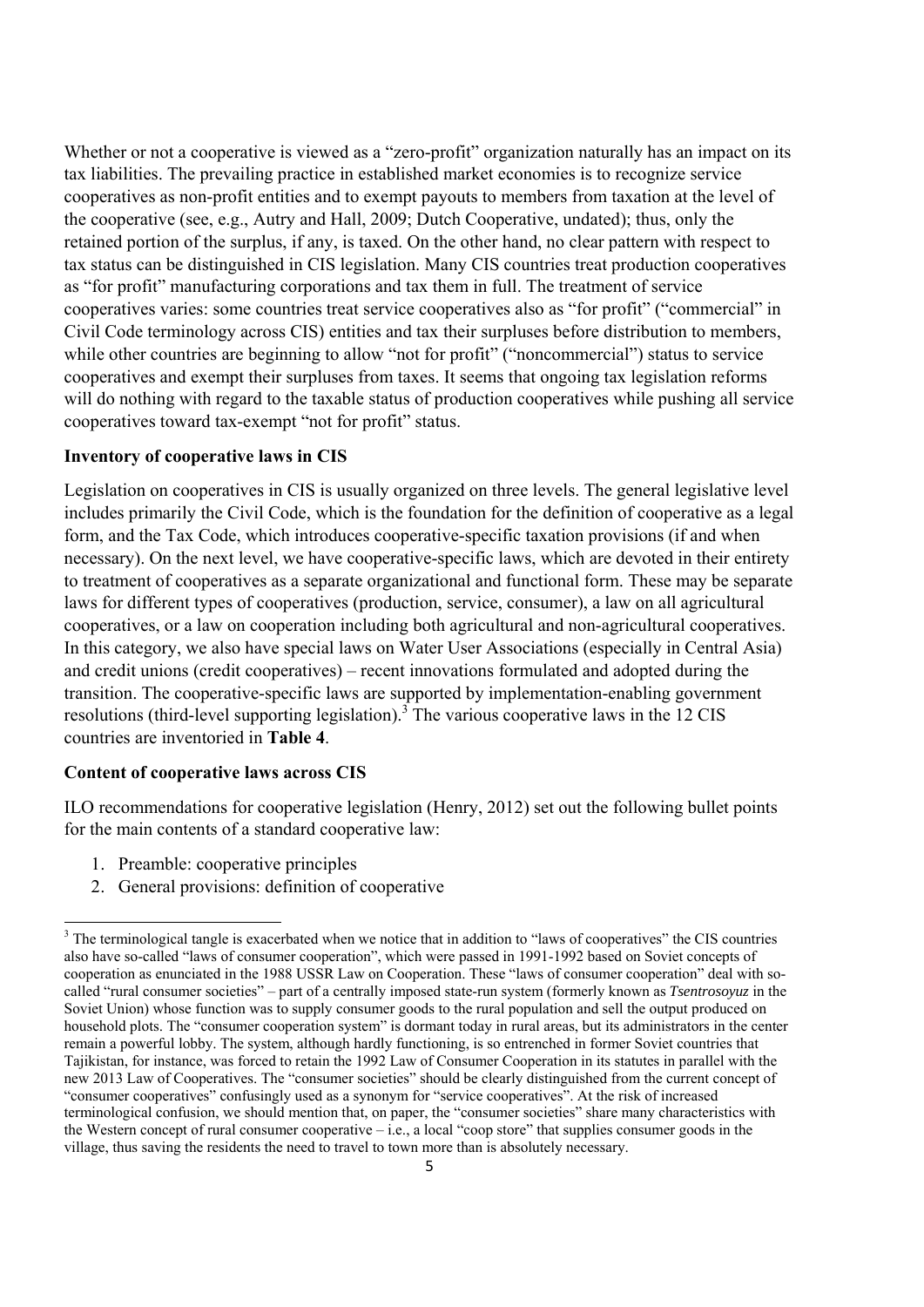- 3. Formation and registration
- 4. Membership
- 5. Organs/bodies and management
- 6. Capital formation, accounts, surplus distribution and loss coverage
- 7. Audit
- 8. Dissolution
- 9. Simplified cooperative structures
- 10. Horizontal and vertical integration
- 11. Dispute settlement

## **Table 4. Inventory of cooperative-related legislation in CIS**

| Region/country | Civil Code                                                                                                                                                                     | Cooperative laws                                                                                                                                                                                                                                                                      |
|----------------|--------------------------------------------------------------------------------------------------------------------------------------------------------------------------------|---------------------------------------------------------------------------------------------------------------------------------------------------------------------------------------------------------------------------------------------------------------------------------------|
| European CIS   |                                                                                                                                                                                |                                                                                                                                                                                                                                                                                       |
| <b>Belarus</b> | Production coops only (Dec1998, Sec. 3, art.<br>$107 - 112$                                                                                                                    | • Production coops (collective farms): standard<br>kolkhoz statute (Presidential Decree, Feb2001)                                                                                                                                                                                     |
| Moldova        | General non-specific definitions (6Jun2002, Part<br>3, art. 171-178), anticipating specific coop<br>legislation                                                                | • Law on cooperation (Jan1992)<br>• Consumer cooperation (Sep2000)<br>• Business (entrepreneurial) coops (Apr2001)<br>• Production coop (Apr2002, upd. 2010)<br>• Draft law on producer groups (2013)                                                                                 |
| Russia         | Production cooperatives (commercial entities)<br>Consumer (=service) cooperatives (non-<br>commercial entities)<br>(Oct1994, Ch. 4, Sec. 3, Art. 107-112; Sec. 5,<br>Art. 116) | • Law Ag Cooperation (Dec1995, upd.<br>Dec2011)<br>• Production coops (May1996, upd. Nov2011)                                                                                                                                                                                         |
| Ukraine        | Production coops only (Nov2012 update, Ch. 8,<br>Art. 163-166)                                                                                                                 | • Law on Cooperation (Nov2004, upd. Jun2009)<br>• Law on Agricultural Cooperation (Nov2012,<br>eff. Jan2013)                                                                                                                                                                          |
| Transcaucasia  |                                                                                                                                                                                |                                                                                                                                                                                                                                                                                       |
| Armenia        | General non-specific definition, either<br>commercial or non-commercial entities<br>(28July1998, Ch. 5, Sec. 1, art. 50, 51; Sec. 3,<br>art. 117-121)                          | • Law on Consumer Cooperation (Dec1993,<br>marginal update Oct2011): Soviet heritage<br>inconsistent with Civil Code<br>• Ongoing donor and government initiatives<br>without clear legislative support                                                                               |
| Georgia        | No mention of cooperatives                                                                                                                                                     | • Law on Entrepreneurs 2008-2012 (Ch. 5)<br>• Draft Law on Farmers Groups (Mar2013)<br>• Law on Agricultural Cooperatives (Jul2013)                                                                                                                                                   |
| Azerbaijan     | Cooperatives are commercial entities (Dec1999,<br>Ch. 2, Art. 109-113)                                                                                                         | • Law on Cooperation (Feb1996)<br>• Draft law on Agricultural Cooperation, 2010-<br>2013 (2nd reading after Mar2013)                                                                                                                                                                  |
| Central Asia   |                                                                                                                                                                                |                                                                                                                                                                                                                                                                                       |
| Kazakhstan     | Initially production coops only (Dec1994, art.<br>96-101), subsequently updated to include<br>consumer (=service) coops (1998, art. 108)                                       | • Law of Production Cooperatives (1995)<br>• Law of Agricultural Partnerships and Their<br>Associations (2000)<br>• Law of Consumer (=Service) Cooperatives<br>$(2001,$ upd. Dec $2012)$<br>• Law of Rural Consumer Cooperation (=Rural<br>Service Cooperatives) (1999, upd. Dec2012) |
| Kyrgyzstan     | General non-specific definition, either<br>commercial or non-commercial entities<br>(May1996, upd. 2010, Ch. 5, Sec. 1, Art. 85;<br>Sec. 3, Art. 152-153)                      | • Law of Cooperation (1991)<br>• Law of Cooperation (1999)<br>• Law of Cooperatives (2005)                                                                                                                                                                                            |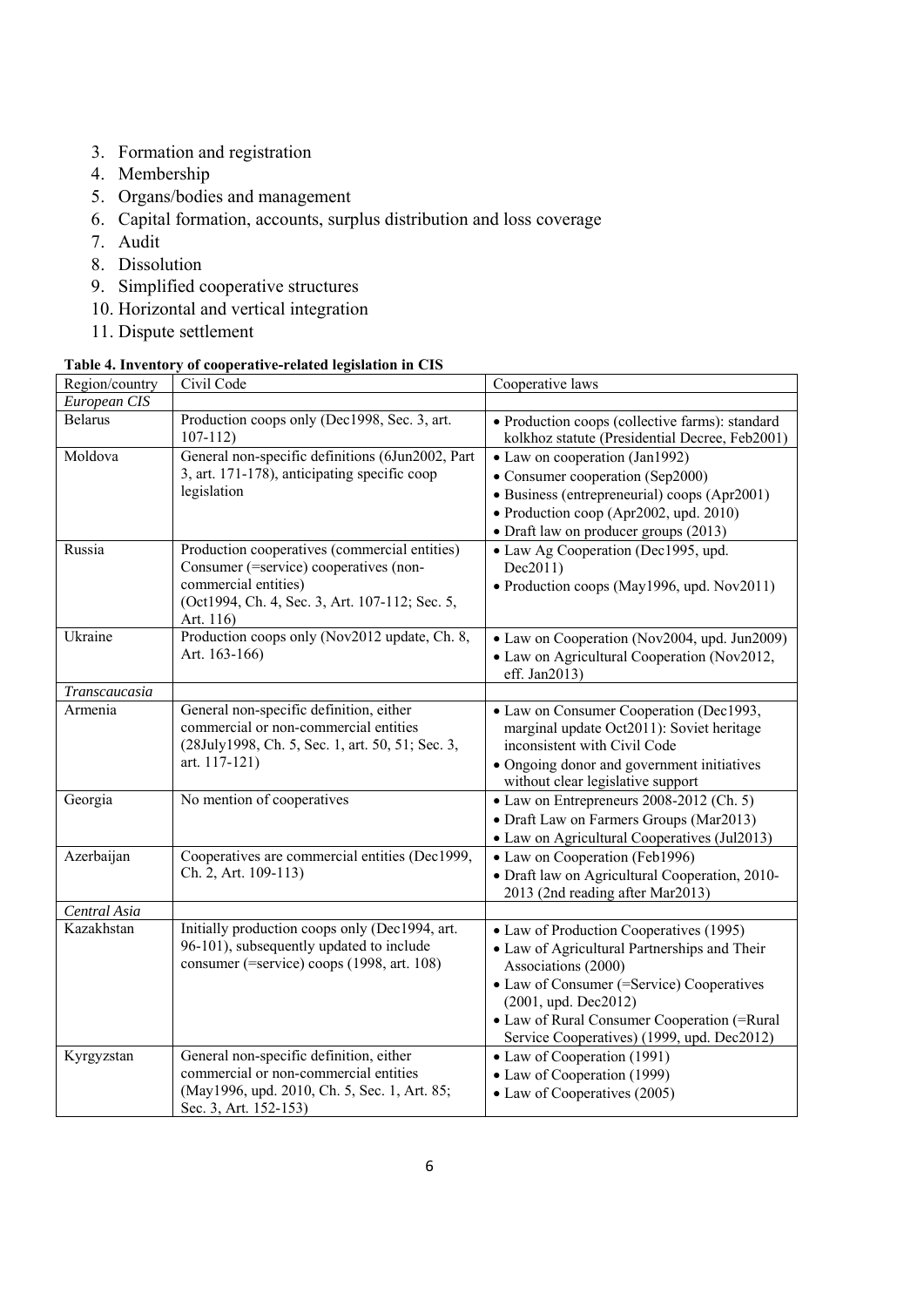### **Table 4 (continued)**

| Region/country | Civil Code                                                                                                                                                                                                                                                    | Cooperative laws                                                                                                                           |
|----------------|---------------------------------------------------------------------------------------------------------------------------------------------------------------------------------------------------------------------------------------------------------------|--------------------------------------------------------------------------------------------------------------------------------------------|
| Tajikistan     | Production cooperative (commercial entity)<br>(Art. 118-123)<br>Consumer cooperative (noncommercial entity)<br>(Art. 128)<br>(Jun1999, upd. 2010 Chapter 4, Sec. 1, 3, 5)<br>Duality of definition as in Uzb                                                  | • Law of Consumer Cooperation (1992, upd<br>2008)<br>• Law of Production Cooperatives (2002)<br>• Law of Cooperatives $(2013)$             |
| Turkmenistan   | No mention of cooperatives (Aug2012)                                                                                                                                                                                                                          | • Law of Consumer Cooperation (1991)<br>• Law of Peasant Associations [Production<br>Coops] (1995)                                         |
| Uzbekistan     | Production cooperative (commercial entity)<br>(Sec. 2, Art. 69)<br>Consumer cooperative (noncommercial entity)<br>(Sec. 3, Art. 73)<br>Both definitions compatible with notion of<br>service cooperative; see Taj<br>(Mar1997, repeatedly updated to Sep2010) | • Law of Consumer Cooperation (1991, revised<br>$1993 - 98$<br>• Law of Agricultural [Production] Coops<br>(Shirkats) (1998, updt to 2013) |

By and large, the cooperative laws in all CIS countries where they exist are formally structured according to these blocks. This applies not only to the relatively recent cooperative laws heavily influenced by donor views (Azerbaijan, Kyrgyzstan, Tajikistan), but also to much of the older legislation based on the traditional Soviet template. While it is useful to keep these bullets as a formal checklist for "clearing" cooperative legislation across countries, we will move from this strictly structural level to more substantive content reflecting the treatment of basic conceptual issues in CIS cooperative laws. In line with the conceptual discussion above, we review the CIS legislation on cooperatives by the following parameters:

- Existence of cooperative laws
- Acceptance of ICA cooperative principles
- Objectives
- Separate laws for service and production cooperatives
- Membership (physical/legal bodies)
- Participation in cooperative activity
- Contribution of member labor to cooperative
- Distributions to members
- Cooperative profits and tax status
- Clientele
- Multilevel structure of the cooperative system
- Ability to invest individual land shares in cooperative equity

The review is presented in **Table 5**, with each row covering one of the issues above. Since most countries have adopted multiple cooperative laws over the years, the information in **Table 5** is based on the latest law currently in force (identified in the notes to the table). Cells marked N.A. in **Table 5** reflect situations when the existing law does not touch at all on the relevant issue. Below we elaborate in more detail the content of the various issues covered by the rows of **Table 5**.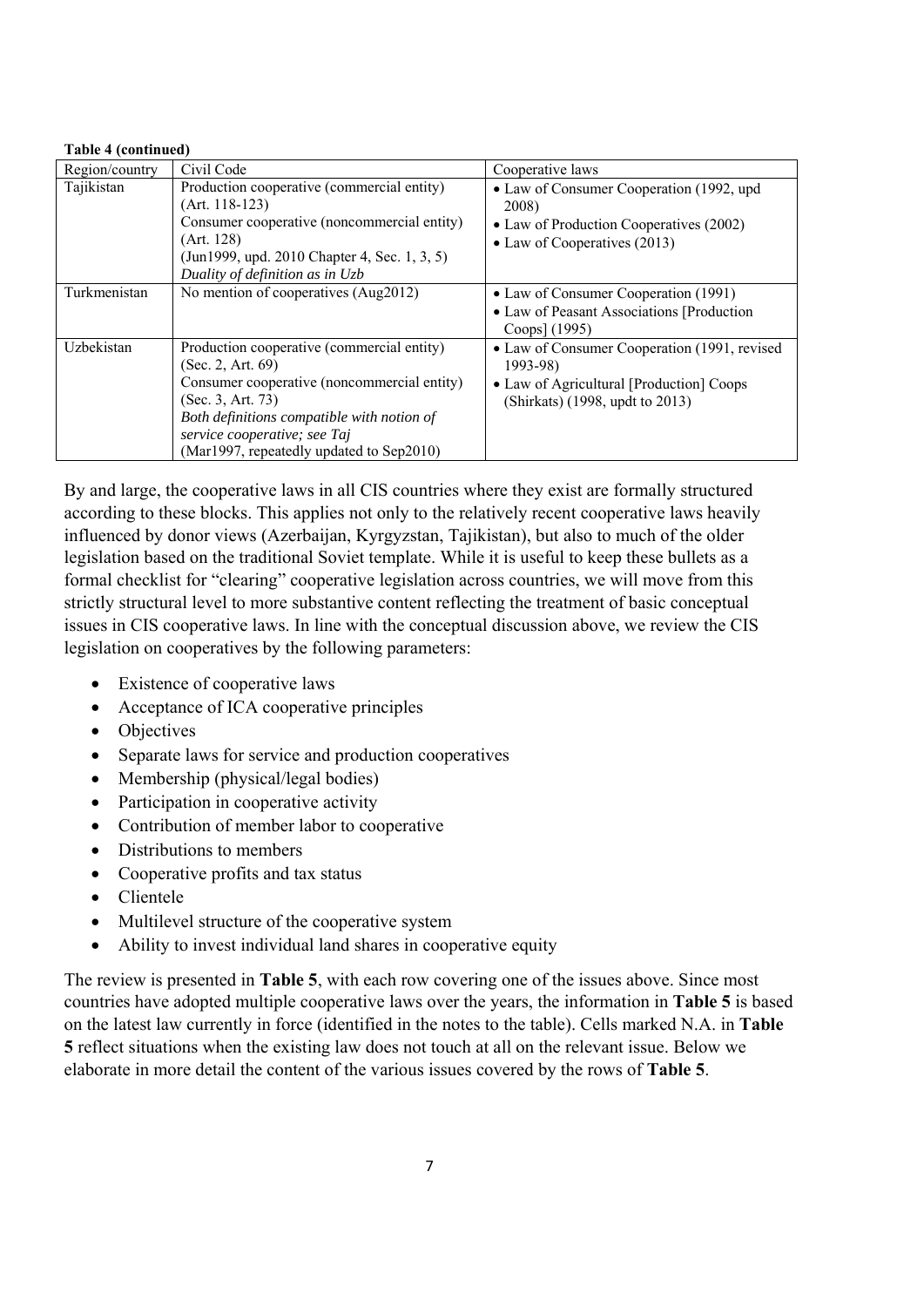## *Existence of cooperative laws*

Practically all CIS countries have cooperative-specific laws in their statutes (see **Table 4**). Almost the only exceptions are Belarus and Turkmenistan, where agricultural cooperatives are still identified exclusively with collective farms. Uzbekistan, another CIS country that emphasizes collective farms and production cooperatives, has nevertheless elaborated its law of production cooperatives (*shirkats*) to include cooperative attributes ranging beyond the limited scope of collective farms. Curiously, Armenia – originally one of the leading reformers in the CIS – still has not passed a coherent up-to-date law of cooperatives, although various drafts are being debated on donor initiatives. There appears to be a singular lack of political will in Armenia to push in the direction of proper cooperative legislation. Armenia still relies on the 1993 Law of Consumer Cooperation based on the Soviet *tsentrosoyuz* model of rural consumer societies guided by a national union.

## *Adherence to cooperative principles*

Cooperative legislation in practically all CIS countries (again with the exception of Belarus and Turkmenistan) recognizes the basic principles of cooperation annunciated by ICA: voluntary participation, freedom of exit, democratic governance, emphasis on member benefits (ICA, 2013). This is not surprising, as similar statements were included already during the Soviet era in the standard statute of a collective farm (*kolkhoz*). In the past, scholars belittled the importance of these statements regarding them as "empty slogans"; they may still be slogans, but no cooperative legislation is conceivable without their explicit inclusion (see the formal ILO-advocated structure above).

### *Cooperative objective*

Supplementing the ICA principles, most laws explicitly recognize that the objective of a cooperative is to increase the benefit of its members. The only exceptions are Belarus, Turkmenistan, Uzbekistan – the countries without full-fledged cooperative law that continue to identify cooperatives with collective-farm structures. In Uzbekistan, the objective of production cooperatives (*shirkats*) is defined as improving "rural social infrastructure", and in Turkmenistan it is defined (for productionbased peasant associations – *daikhan berleshik*) as working for the benefit of the "rural population". In Belarus, the standard statute of a *kolkhoz* (which has the force of a *kolkhoz* law) describes at length how the *kolkhoz* works to improve the situation of the members and of the rural population at large, without specifically formulating member benefits as the cooperative objective. This is as close as the laws in these three countries come to defining member benefits as the cooperative objectives. Probably nothing should be done about this omission at the present stage: it will need to be taken care of, alongside with other deficiencies, when the three countries are ready to promulgate proper cooperative laws, fully recognizing cooperatives of all different types.

As part of the goal of maximizing member benefits, some countries explicitly include a provision that guarantees preferential prices to members. Most countries, however, are silent on this point. The Moldova Law of Production Cooperatives paradoxically includes a provision that prohibits "granting any preferential rights to cooperative members" (art. 14(2), amended May 2008). The only acceptable interpretation of this article is that it excluded granting preferential rights to some members over other members of the same cooperative, not over non-members.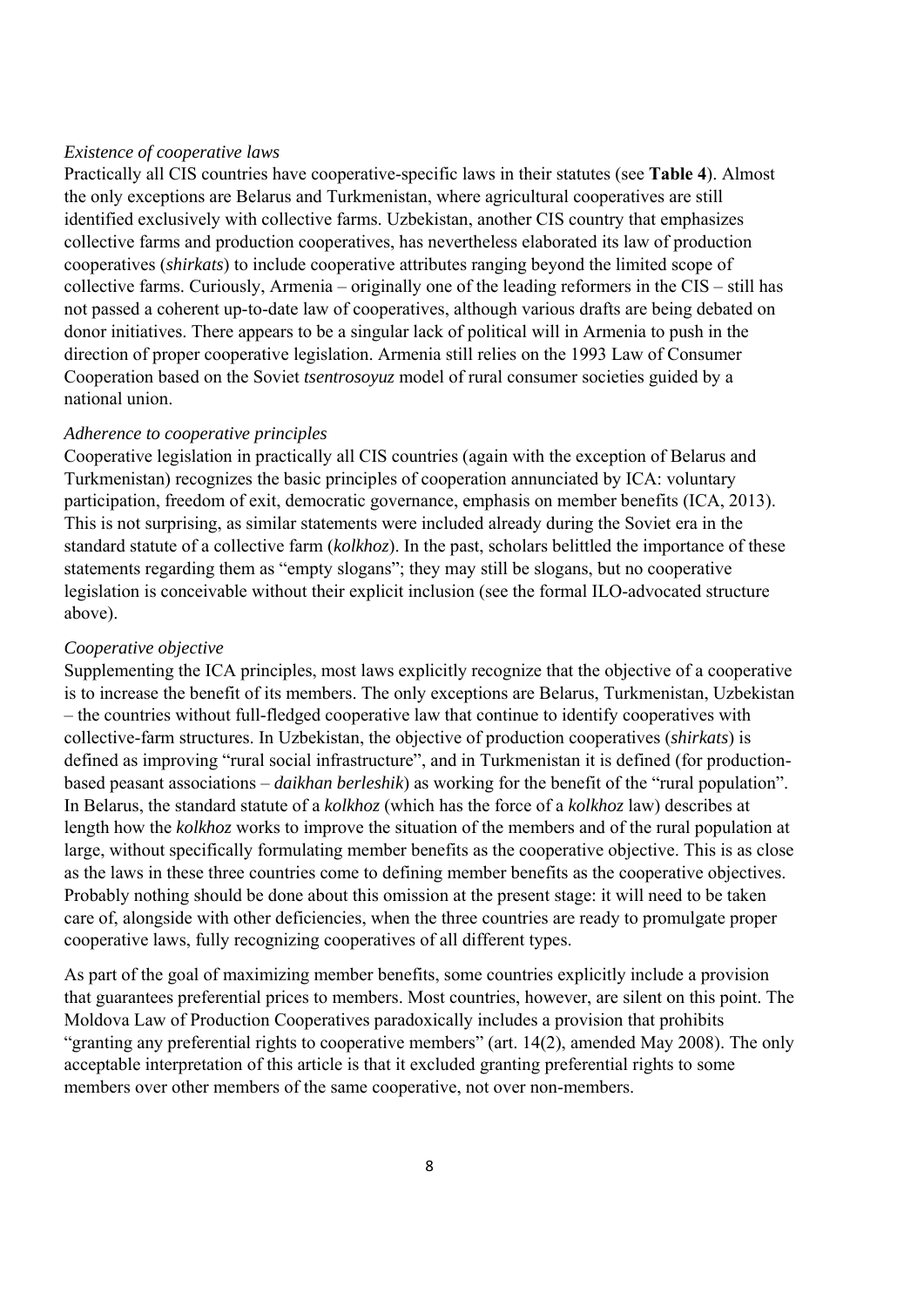## *Dichotomy between production and service ("consumer") cooperatives*

The prominent role of production cooperatives in CIS countries (as successors of Soviet-era collective farms) is reflected in the prevailing service/production dichotomy, which is often "canonized" in separate laws for the two types of cooperatives. Six of the twelve CIS countries have separate laws for production and service cooperatives on their statutes (see **Table 5**). This is not the recommended practice in market-oriented economies. The ILO guidelines for cooperative legislation recommend "one law for all types of cooperatives, possibly with specific parts/chapters for specific types of cooperatives" (Henry, 2012, p. 59), and CIS countries indeed seem to be moving in this direction in their recent legislative attempts (Kyrgyzstan, Tajikistan, Azerbaijan, and perhaps most notably Ukraine). According to the ILO guidelines, the one-law approach, among other benefits, diminishes bureaucracy and prevents fragmentation of the cooperative system that inevitably weakens its self-monitoring and lobbying power. Reduction of bureaucracy is a particularly important benefit in the highly bureaucratized and corruption ridden former Socialist economies.

#### *Cooperative membership*

Membership in a cooperative, according to ICA principles, is subject to the "open door" policy, ensuring both freedom of entry and freedom of exit. This is typically reflected in CIS cooperative legislation. Individual members are usually required to be adults (older than 16 or in some countries older than 18) and the prevailing laws generally impose a minimum membership for the creation of a cooperative (**Table 6**). The minimum number of members in CIS laws ranges from 2 to 7, while the ILO recommendations suggest 3 as the minimum: with fewer than 3 members, "the associative or group entrepreneur character of cooperatives becomes doubtful" (Henry, 2012, p. 73). From considerations of freedom of association, the minimum number of members in a cooperative should be kept as low as possible and no maximum should be imposed. Consistently with the ILO conception, CIS cooperative laws do not impose a maximum membership in cooperatives. Cooperatives are allowed to create associations, unions, and other agglomeration, which implies that, in principle, both physical and legal persons may be members of a cooperative. The nature of a production cooperative requires personal participation in cooperative production activities and membership in a production cooperative is typically limited to physical persons. This is not so in service ("consumer") cooperatives, where members do not work in the cooperative and thus legal persons may join as members.

Although household plots play a crucial role in agricultural production in all CIS countries and due to their smallness are ideal candidates for joining a service cooperative, only the Russian cooperative law mentions them explicitly as a membership category. In all other countries, household plots are relegated to the old Soviet-style law of rural cooperative societies, which was originally designed during the Soviet era to address the specific needs of household plots. This may lead to a legal attitude that focuses only on commercially oriented peasant farms as "agricultural producers" eligible for membership in a service cooperative. On no account should the role of household plots in agricultural production be ignored, and they must always be regarded as legitimate candidates for full membership in service cooperatives.

## *Member participation in cooperative activity and in labor input*

Participation of members in the activity of their cooperative is a basic principle and it is indeed incorporated in the cooperative laws of most CIS countries (see **Table 5**; other countries are silent on this issue). Contribution of member labor to the cooperative, i.e., an obligation to work in the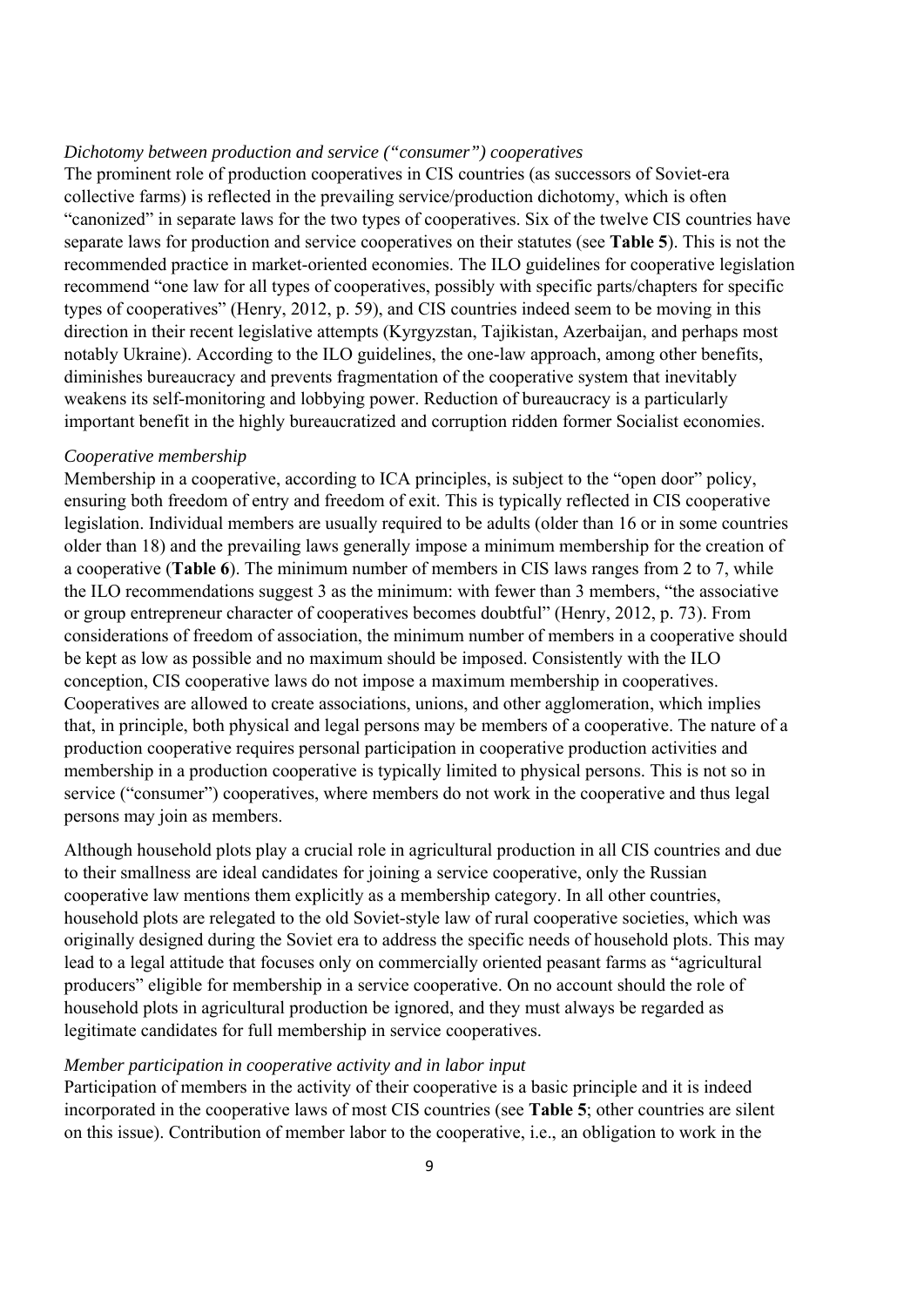cooperative, is properly limited to production cooperatives, which are totally based on member labor. Service ("consumer") cooperatives are usually based on hired labor, although members may also work in such cooperatives.

## *Transactions with members and non-members*

Cooperatives are in principle conceived to serve their members' interests. Transactions with nonmembers are therefore regarded as an exception. However, it is not always possible to avoid transactions with non-members, as the membership base may be too narrow to allow growth and development. This is the main motive that pushes service cooperatives to engage in transactions with non-members. In production cooperatives, the situation is somewhat different: production cooperatives employ members' labor to produce for the market, not for the members themselves, and their sales activities are automatically conducted with non-members. The attitude toward transactions with non-members is one of the features that differentiate between service and production cooperatives. The European approach is to treat transactions with members as "cooperative transactions" that do not generate profit and the transactions with non-members as profit-generating "commercial transactions" (Henry, 2012, pp. 23, 38).<sup>4</sup> This approach may have influenced (perhaps indirectly) the cooperative law in some CIS countries, where profit earned on transactions with non-members cannot be distributed to members.

Western cooperative literature usually cautions against allowing transactions with non-members to spread too much and emphasizes the primacy of transactions with members, although cooperatives laws in Europe and EU Regulations somewhat paradoxically allow unlimited business with nonmembers (Henry, 2012, p. 12, note 35). The treatment of this issue in CIS cooperative legislation is patchy. Kazakhstan, Tajikistan, and Azerbaijan allow transactions with non-members. Moldova and Russia impose a cap of 50% of sales on transactions with non-members: if this cap is exceeded, the cooperative may lose its status and all associated preferences. Other countries are usually silent on this issue and it is mainly discussed in the context of taxation: tax preferences may be allowed on transactions with members, but not on transactions with non-members.

## **Taxation of cooperatives**

Tax inspectors in all CIS countries are bound by the language of the Tax Code. Cooperative law can outline conceptual principles and suggest taxation guidelines, but ultimately any tax ruling is based on the Tax Code. Thus, the 2005 Law of Cooperatives in Kyrgyzstan contains a blanket statement deferring all tax-related decisions for cooperatives to the Tax Code (Article 32). Taxation of cooperatives involves two distinct issues: (a) value added tax (VAT) and (b) tax on profits at the level of the cooperative. In both instances, the Western approach to cooperative taxation is guided by the view that cooperatives are "the mandatories of their members" (Henry, 2012, p. 71), i.e., they "act on behalf of their members as their agents":

Because of the close involvement of the members in the decision-making processes in the cooperative and because of the special nature of the transaction between the members and their cooperative, cooperatives can be seen as the executing agents of the members.

 <sup>4</sup> In Latin American legislation (including the 2008 Ley marco para las cooperativas de America Latina), the transactions between members and their cooperative are qualified as *acto cooperativa* (cooperative acts) as opposed to commercial acts (Henry, 2012, p. 38).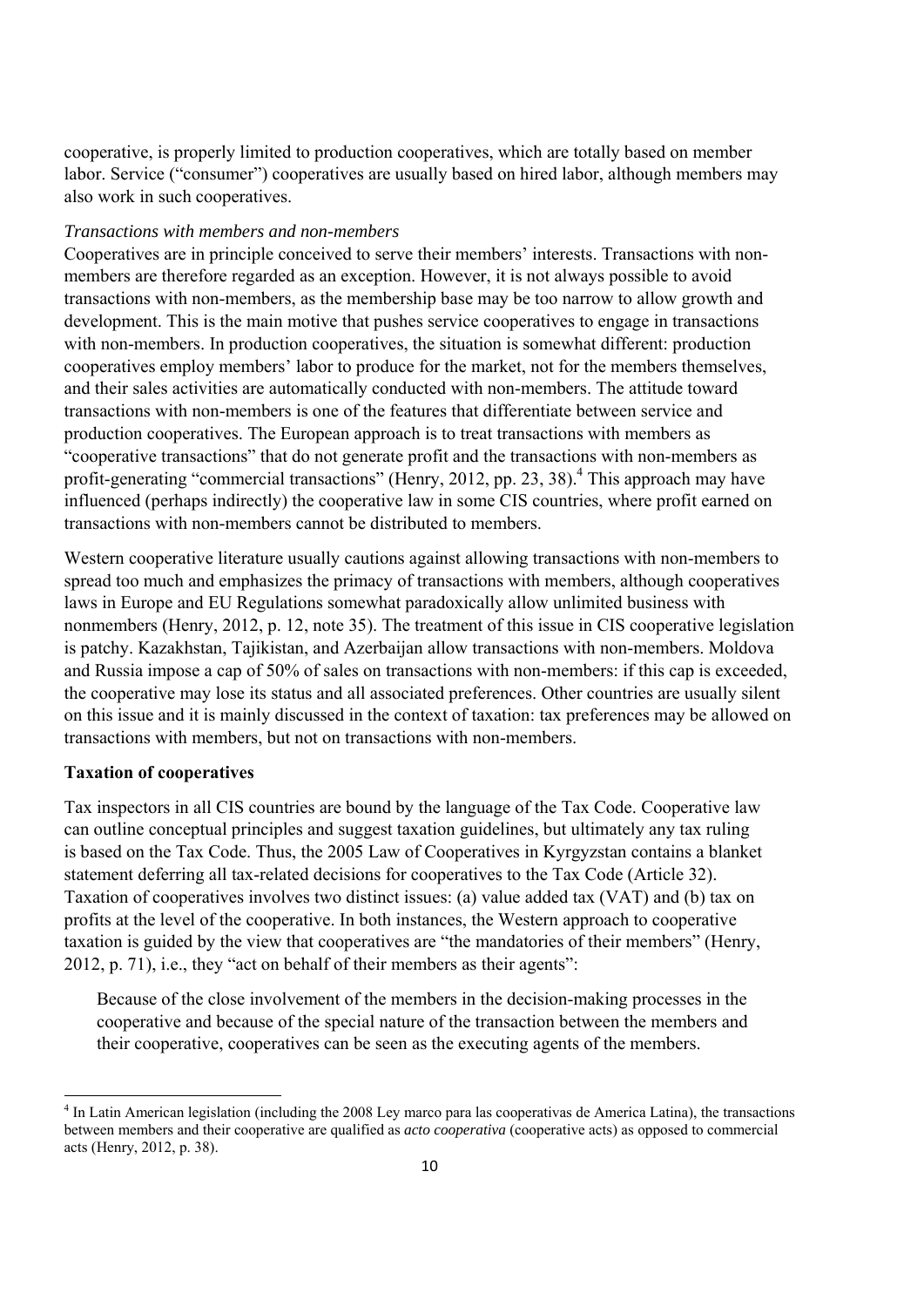#### **Table 5. Main characteristics of agricultural cooperatives as reflected in CIS legislation**

|                                                                     | Bel                                                               | Mol                                                                            | Rus                                                                  | Ukr                                                                                              | Arm                                                             | Geo                                                         | $\mathbf{A}\mathbf{z}$                                                   | Kaz               | Kyr                                                            | Taj                                                                                                                         | Tur                        | Uzb                                                                                  |
|---------------------------------------------------------------------|-------------------------------------------------------------------|--------------------------------------------------------------------------------|----------------------------------------------------------------------|--------------------------------------------------------------------------------------------------|-----------------------------------------------------------------|-------------------------------------------------------------|--------------------------------------------------------------------------|-------------------|----------------------------------------------------------------|-----------------------------------------------------------------------------------------------------------------------------|----------------------------|--------------------------------------------------------------------------------------|
| Acceptance of ICA<br>cooperative principles                         | No                                                                | Yes                                                                            | Yes                                                                  | Yes                                                                                              | Yes                                                             | Yes                                                         | Yes                                                                      | Yes               | Yes                                                            | Yes                                                                                                                         | No:<br>created by<br>order | Yes                                                                                  |
| Objectives: benefit<br>members                                      | Yes<br>(implicitly<br>in kolkhoz<br>statute)                      | Yes                                                                            | Yes                                                                  | Yes                                                                                              | Yes                                                             | Yes                                                         | Yes                                                                      | Yes               | Yes                                                            | Yes                                                                                                                         | "Rural<br>pop"             | Yes<br>(social<br>infrastr.)                                                         |
| Separate laws for<br>service/production<br>cooperatives             | Yes:<br>separate<br>definition<br>in Civil<br>Code                | Yes                                                                            | Combined<br>prod/serv<br>law plus<br>separate<br>law on<br>prod coop | No                                                                                               | N <sub>o</sub>                                                  | No; but no<br>distinction<br>in law<br>between<br>two types | No                                                                       | Yes               | $\overline{\text{No:}}$ law<br>covers all<br>forms of<br>coops | No: law<br>covers all<br>forms of<br>coops                                                                                  | Yes                        | Yes                                                                                  |
| Membership: physical<br>& legal bodies                              | Yes<br>(implicitly<br>: right to<br>associate)                    | Yes<br>(serv.)<br>No (prod.)                                                   | Yes;<br>specific<br>mention<br>of hh plots                           | Yes                                                                                              | N.A.<br>(only<br>physical<br>in rural<br>consumer<br>societies) | Yes (other<br>coops)                                        | Yes (only<br>physical<br>in prod<br>coops)                               | $\overline{Y}$ es | Yes                                                            | Yes                                                                                                                         | N <sub>0</sub>             | Yes                                                                                  |
| Participation in<br>cooperative activity                            | N.A.                                                              | Yes                                                                            | Yes                                                                  | Yes                                                                                              | N.A.                                                            | Yes                                                         | Yes                                                                      | Yes               | Yes                                                            | Yes                                                                                                                         | N.A.                       | N.A.                                                                                 |
| Contribution of<br>member labor to<br>cooperative                   | Yes                                                               | $\overline{No}$ (serv.)<br>Yes<br>(prod)                                       | $Yes$ (prod<br>only)                                                 | N.A.                                                                                             | N.A.                                                            | N.A.                                                        | Yes (prod<br>coops<br>only)                                              | N <sub>0</sub>    | N.A.                                                           | Yes                                                                                                                         | Yes                        | Yes                                                                                  |
| Preferential prices for<br>members                                  | N.A.                                                              | Yes                                                                            |                                                                      | N.A.                                                                                             | N.A.                                                            | N.A.                                                        | N.A.                                                                     | Yes               | N.A.                                                           | Yes                                                                                                                         | Yes                        | N.A.                                                                                 |
| Distribution of income<br>to members                                | Yes                                                               | Yes                                                                            |                                                                      | Income<br>net of<br>member<br>transactio<br>ns                                                   | N.A.                                                            | Yes                                                         | Yes                                                                      | No                | Yes                                                            | Yes                                                                                                                         | N.A.                       | Yes; in<br>propor. to<br>asset<br>share                                              |
| Cooperative tax status:<br>non-commercial entity,<br>tax exemptions | Prod coop<br>(commer.)<br>Consumer<br>coop<br>$(non-$<br>commer.) | Commer-<br>cial entity;<br>no VAT<br>on<br>transac-<br>tions w.<br>$members^*$ | Prod coop<br>(commer.)<br>Consumer<br>coop<br>$(non-$<br>commer.)    | Non-profit<br>entities;<br>transactio<br>ns with<br>members<br>do not<br>contribute<br>to income | No: either<br>form                                              | Yes                                                         | Tax<br>credits for<br>ag<br>producers<br>extended<br>to service<br>coops | Yes               | Yes                                                            | $\overline{\text{Noncomm}}$<br>(trans.<br>mainly<br>with<br>members)<br>Comm<br>(trans.)<br>mainly<br>with non-<br>members) | N.A.                       | Prod coop<br>(commer.)<br>Consumer<br>coop<br>$(non-$<br>commer.),<br>tax-<br>exempt |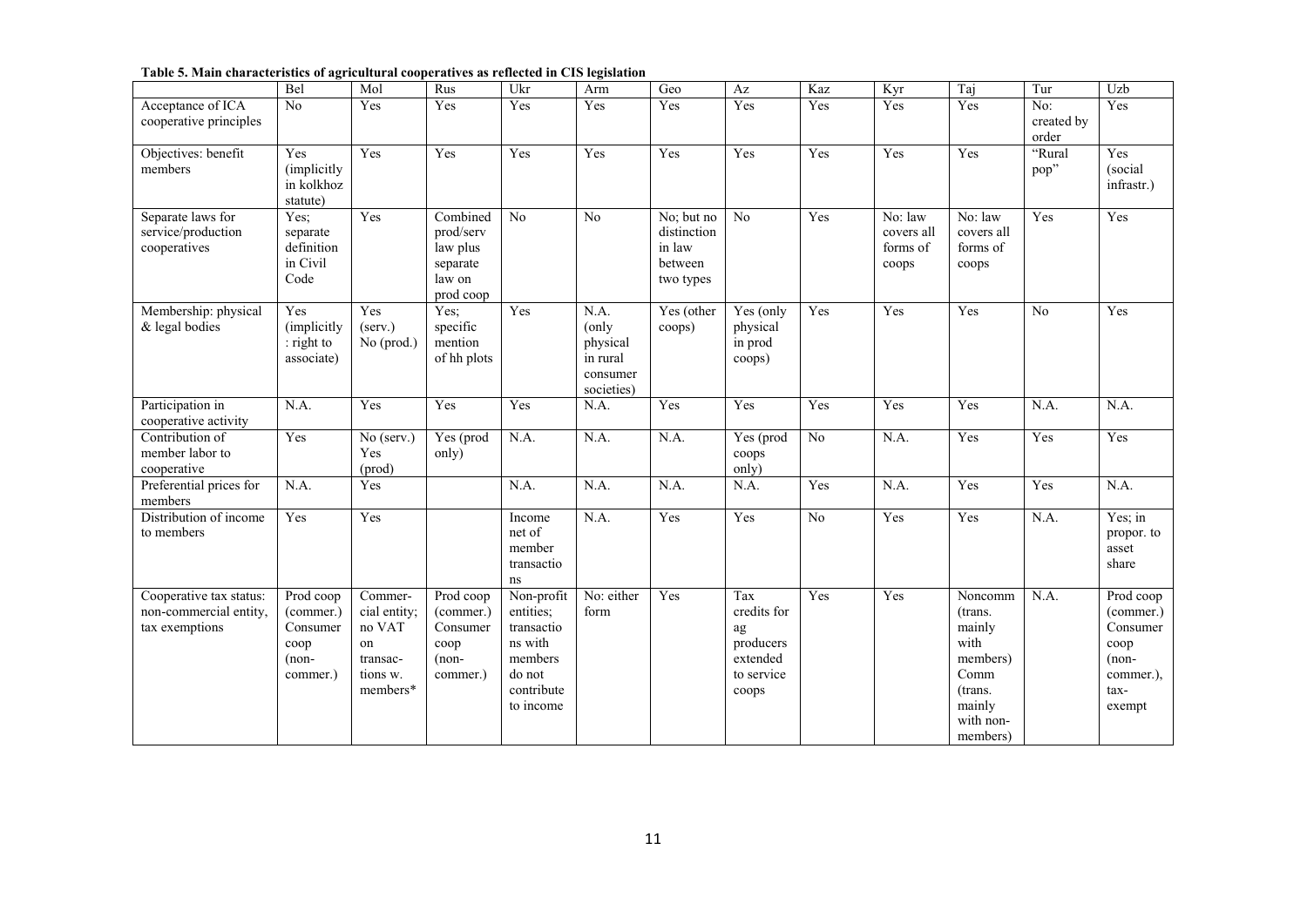#### **Table 5 (continued)**

|                         | Bel         | Mol          | Rus        | Ukr       | Arm  | Geo  | Az        | Kaz | Kyr       | Tai       | Tur  | Uzb        |
|-------------------------|-------------|--------------|------------|-----------|------|------|-----------|-----|-----------|-----------|------|------------|
| Clientele: members $\&$ | N.A.        | Yes          | Yes        | N.A.      | N.A. | N.A. | Yes       | Yes | N.A.      | Yes       | N.A. | Yes: hired |
| nonmembers              |             | $(50\%)$     | $(50\%)$   |           |      |      | (service) |     |           |           |      | labor      |
|                         |             |              |            |           |      |      | coops)    |     |           |           |      |            |
| Multilevel structure    | Yes         | Yes          | Yes        | Yes       | N.A. | N.A. | Yes       | Yes | Yes       | Yes       | N.A. | Yes        |
|                         | (implicitly |              |            |           |      |      |           |     |           |           |      |            |
|                         | : right to  |              |            |           |      |      |           |     |           |           |      |            |
|                         | associate)  |              |            |           |      |      |           |     |           |           |      |            |
| Land transferred to     | Yes         | $No$ (serv.) | Yes for    | Yes (prod | N.A. | N.A. | Yes       | Yes | No (lease | No (lease | Yes  | Yes        |
| $\rm{coop}$             |             | Yes          | joint use, | coops     |      |      |           |     | only)     | only)     |      |            |
|                         |             | (prod)       | excl. own  | only)     |      |      |           |     |           |           |      |            |
|                         |             |              | plots      |           |      |      |           |     |           |           |      |            |

Bel: Civil Code (Dec1998), Production coops (collective farms): standard kolkhoz statute (Presidential Decree, Feb2001)

Mol: Law on Business (entrepreneurial) coops (Apr2001); \*Tax Code (2013), Part III, Ch. 4, art. 103(1): 22)

Rus: Law on Agricultural Cooperation (Dec1995, upd. Dec2011)

Ukr: Law on Cooperation (Nov2004, upd. Jun2009), Law on Agricultural Cooperation (Nov2012, eff. Jan2013)

Arm: Civil Code (28July1998, Ch. 5); Law of Consumer Cooperation (1993)

Geo: Law on Entrepreneurs (25May2012), Law on Agricultural Cooperatives (12July2013), Law on Cooperation (Feb1996)

Az: Civil Code (Dec1999, Ch. 2, Art. 109-113), Law on Agricultural Cooperation (draft, 2nd reading, Apr2012),

Kaz: Law of Rural Consumer Cooperation (1999, upd. Dec2012), Law of Consumer Cooperatives (2001, upd. Dec2012)

Kyr: Law of Cooperatives (2005), Tax Code (2009)

Taj: Law of Cooperatives (2013)

Tur: Law of Peasant Associations [Production Coops] (1995)

Uzb: Law of Agricultural [Production] Coops (Shirkats) (1998, updt to 2013), Tax Code (2007-2013)

#### **Table 6. Membership requirements in CIS cooperatives**

|                                  | Bel*          | Mol | Rus | ∪M | ----<br>Arm* | Geo | AΖ | Kaz | T<br>JΥ | 1 a 1 | Tur    | $\sim$<br>UZD |
|----------------------------------|---------------|-----|-----|----|--------------|-----|----|-----|---------|-------|--------|---------------|
| Minimum age                      |               | -10 |     |    |              |     |    |     |         |       | Adults |               |
| <b>A</b> $f^*$<br>Minimum number | <b>1.1 L.</b> |     |     |    |              |     |    |     |         |       | 11.LL  | 11.LL         |

For sources, see note to **Table 5**.

\* Bel: Age of adulthood from Civil Code (by default)

\*\* Arm: In the absence of a cooperative law, minimum number of members is given according to the Law of Consumer Cooperation (1993) for a rural cooperative society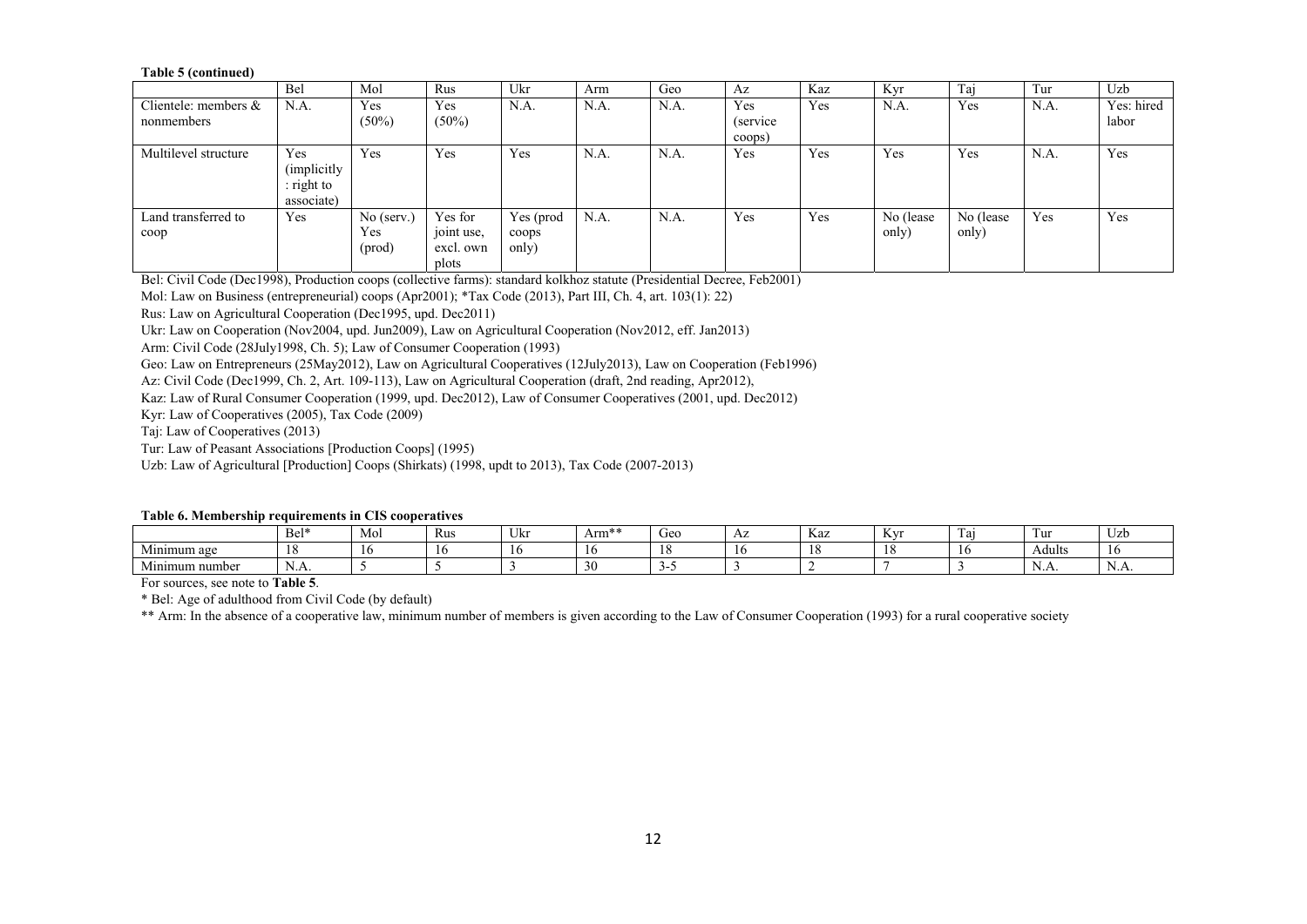This view suggests that transactions between cooperatives and their members should be exempt from both VAT and profit tax. The burden of taxation should shift from the cooperative ("the agent") to the members as the principal.

### *Value Added Tax (VAT)*

Cooperatives as legal bodies charge VAT on all their transactions. This has no major effect on legal bodies doing business with the cooperative – such as registered peasant farms, other cooperatives, or agricultural enterprises. In accordance with universal VAT procedures, these legal bodies simply offset the VAT charged by the cooperative against their own cumulative VAT obligations, while the cooperative offsets the VAT charged by its clients against its own cumulative VAT obligations. In this way, only the last incremental amount of VAT is effectively paid to the VAT authorities. Yet smallholders who are not registered VAT payers find themselves at a disadvantage. On the one hand, they cannot offset the VAT charged by the cooperative on their transactions against anything, and this increases their costs. On the other hand, the cooperative is obliged to calculate the full amount of VAT on any transaction with the smallholders and becomes liable to the VAT authorities for this full amount, instead of just the incremental amount on the last link in a chain of transactions. The cooperative will naturally attempt to charge this extra "cost" back to the smallholder, paying less than the original invoice amount for the product received. The smallholder is thus at a clear disadvantage when selling his products to a cooperative (or actually any legal body) or when buying supplies from a cooperative. A smallholder would be better off by dealing with a small private intermediary (supplier or trader) who does not charge VAT rather than with the cooperative.

Cooperative lobbyists in CIS advocate that all transactions with members should be exempt from VAT. The Moldova Tax Code has maintained exemption of agricultural service cooperatives from VAT on transactions with members for many years (see 2013 version, Part III, Ch. 4, art. 103(1): 22). The 2009 Tax Code of Kyrgyzstan similarly exempts agricultural service cooperatives from VAT on transactions with members (Article 239). This is also the attitude of the developers of the 2013 Law of Cooperatives in Tajikistan, who drafted an appropriate amendment to the Tax Code. In other countries, there are no sweeping exemptions of cooperatives from VAT. Partial solutions have been attempted in Kazakhstan, where service cooperatives enjoy preferential terms paying only 30% of the general VAT rate, and in Ukraine, where the novel concept of Agricultural VAT allows agricultural cooperatives (alongside with all agricultural producers) to accumulate their VAT obligations for internal development purposes instead of transferring them to the state. These solutions are effective for legal bodies, but not for smallholders. The VAT bias against smallholders can be resolved only by unambiguous legislation that exempts from VAT all transactions with members.

#### *Tax on profits*

Regardless of the formal status of cooperatives as non-commercial or non-profit organizations, their financial reports may show an accounting profit at the level of revenues and expenses. This accounting profit is taxable in principle. Thus, although the Ukrainian law of cooperatives (2013) explicitly recognizes cooperatives as non-profit entities, this conception has not yet fully penetrated the Tax Code. The accounting profit is called "surplus" in Western cooperative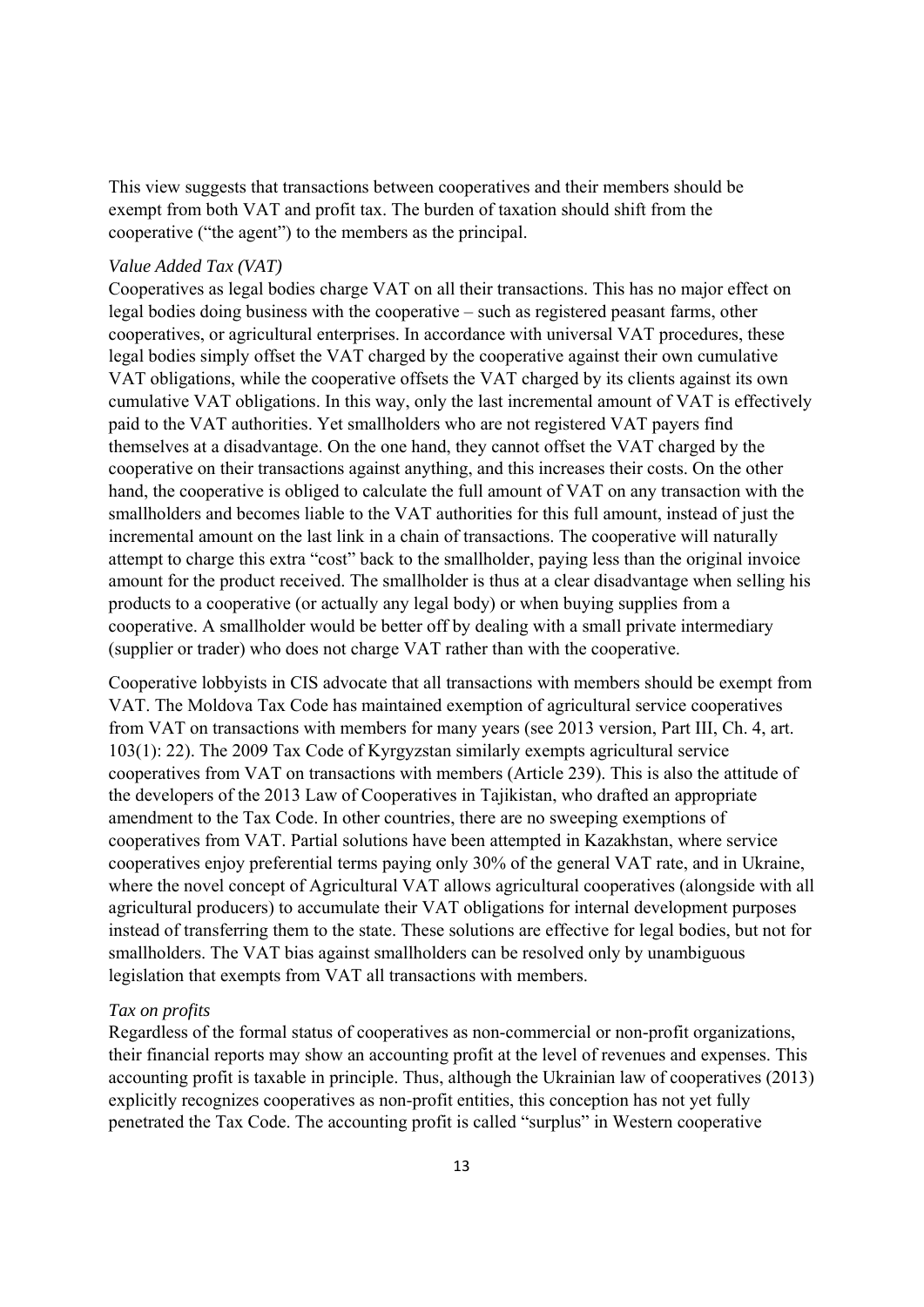accounting, as the term "profit" is deemed inappropriate for "non-profit" organizations. Surplus is created because the cooperative may have initially underpaid its members for products delivered (expenses too low) or overcharged them for inputs supplied (revenues too high). If the financial report shows an accounting loss (i.e., "deficit" or negative "surplus"), this indicates that the cooperative overpaid the members for the products delivered during the reporting period or undercharged for input supplies. In effect, the accounting profit or loss (surplus or deficit) is the result of internal pricing decisions within the cooperative, and not profit in the usual economic sense of the term.

Cooperatives do not know in advance, at the time of the actual transaction, how much to pay to members for product deliveries and how much to charge for input supplies and other services. Financial settlements with members are handled in two waves: the first-wave payments and charges are in the nature of an initial advance, and the final settlement is made at the end of the period, when the financial statements have been prepared on the basis of actual costs and revenues, including all overhead and management costs. As a result, a service cooperative usually presents a financial statement that shows a positive surplus (accounting profit) or a deficit (accounting loss) according to the scheme in **Table 7**.

| Marketing cooperative                            | Supply cooperative                         |
|--------------------------------------------------|--------------------------------------------|
| Revenues from sale of members' products to third | Revenues: first-wave payments from members |
| parties                                          |                                            |
| Costs:                                           | Costs:                                     |
| First-wave payments to members                   | Paid to suppliers                          |
| Operating costs of the cooperative               | Operating costs of the cooperative         |
| Gross income (surplus/deficit)                   | Gross income (surplus/deficit)             |

| Table 7. Schematic "profit and loss" statement of a service cooperative |  |  |  |  |  |  |  |  |  |  |
|-------------------------------------------------------------------------|--|--|--|--|--|--|--|--|--|--|
|-------------------------------------------------------------------------|--|--|--|--|--|--|--|--|--|--|

Source: Lerman, 2013.

Gross income (доход in Russian) represents the surplus or deficit that is further allocated by three channels: $5$ 

1) Allocation to the cooperative reserve fund or other capital funds ("retention of earnings" in standard accounting terminology).

2) Distribution to members in proportion to their share contribution to the cooperative capital ("dividends" in standard Western terminology; паевые выплаты in Russian).

3) Patronage refunds (кооперативные выплаты) in proportion to the members' use of cooperative services (i.e., essentially in proportion to first-wave payments to the members).

The sum of the three amounts distributed to members is equal to gross income. Patronage refunds are determined as the difference between gross income and the first two allocations (**Table 8**).

 $<sup>5</sup>$  This income distribution scheme is outlined in detail in the 2013 Tajik Law of Cooperatives (Article 36) and more</sup> concisely in the 2005 Kyrgyz Law of Cooperatives (Article 28) or the 2012 Ukrainian Law of Cooperatives (Article 9(5)).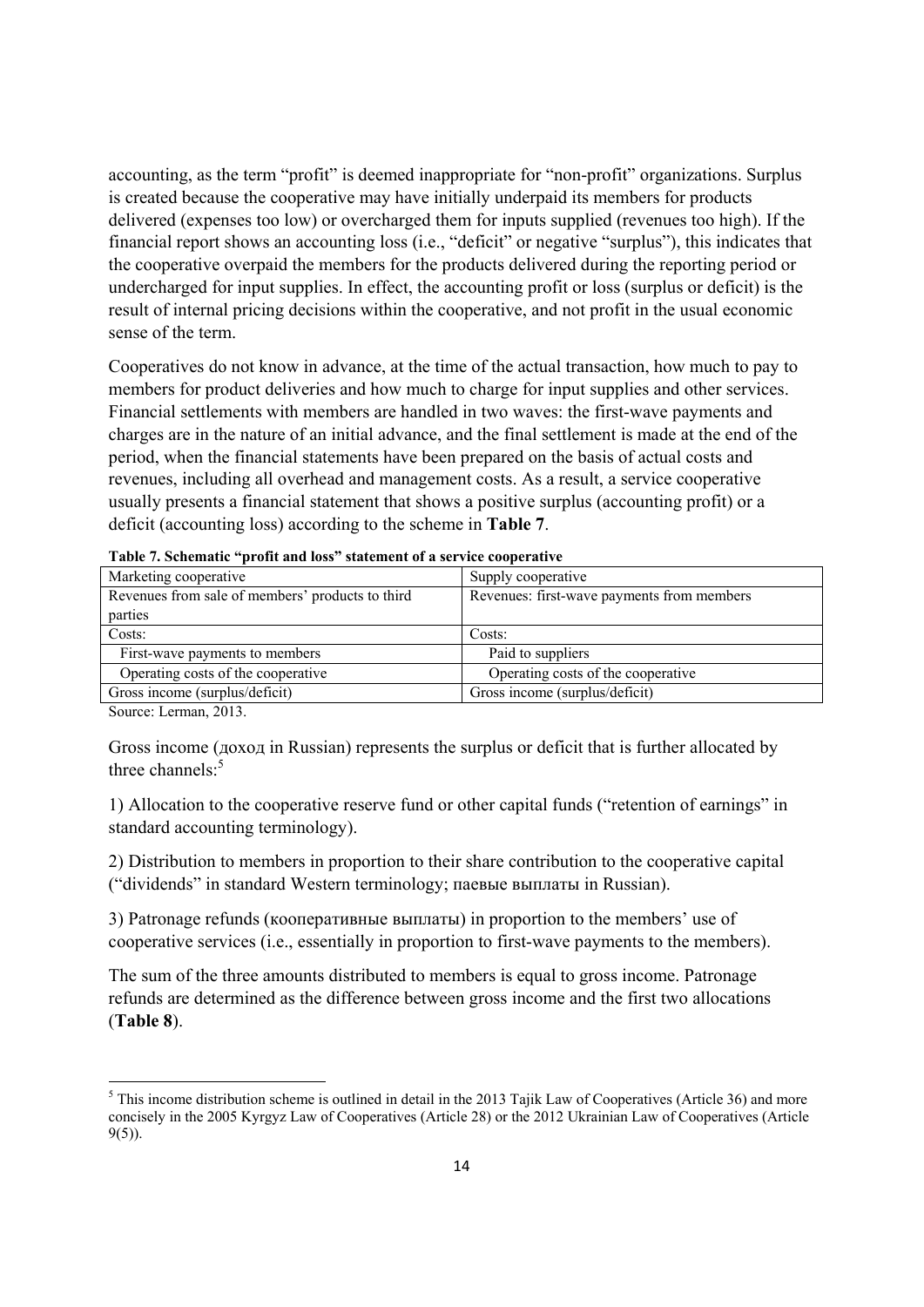|  |  |  |  | Table 8. Allocation of profit in a service cooperative |
|--|--|--|--|--------------------------------------------------------|
|  |  |  |  |                                                        |

| Gross income (surplus/deficit):                                                     |
|-------------------------------------------------------------------------------------|
| Less allocation to reserve fund and other obligatory funds                          |
| Less distribution in proportion to share contribution (паевые выплаты, "dividends") |
| Difference available for distribution as patronage refunds (кооперативные выплаты)  |
| .                                                                                   |

Source: Lerman, 2013.

Conventional interpretation of the tax code will require the cooperative to pay tax on the full gross income at applicable rates. Recognition of the special nature of patronage refunds in cooperatives (as second-wave adjustment of initial over- or under-payment to members) suggests that this component of gross income should not be taxable. Furthermore, the U.S. tax code recognizes "dividends" paid to members in agricultural cooperatives (but not other cooperatives) as non-taxable at the cooperative level, i.e., exempt from withholding taxes (Autry and Hall, 2009). The Dutch principles of the taxation of cooperatives also exempt all distributions to members ("dividends") from profit tax under the so-called "participation exemption" (Dutch Cooperatives, undated). If these tax principles are adopted, the cooperative will be required to pay tax only on the share of gross income retained in reserve fund and other capital funds. The amount retained in the reserve fund and other capital funds will be shown net after deduction of the appropriate taxes.

Recognizing the need to exempt patronage refunds from taxation, the 2013 Law of Cooperatives in Tajikistan introduced an important provision in Art. 36(3):

Payments to cooperative members in accordance with their participation in cooperative activities … are treated as expenses.

This essentially implies that patronage refunds are deducted from revenues as part of operating costs in **Table 7** and do not figure as part of taxable Gross Income. We argue that the same treatment should be applied to the "dividend" component (following the U.S. example).

The 2012 Ukrainian Law of Cooperatives classifies service cooperatives as non-profit organizations (Article 9(1)) and similarly to the Tajik law explicitly excludes receipts from sale of members' products from calculation of accounting profit (Article 9(4)). However, these attitudes have not been fully absorbed into the Ukrainian Tax Code. As of January 2013, the profit tax for service cooperatives is assessed on net income after subtracting all "mandatory and dividend payments," meaning that the profit tax is assessed on the net income available for distribution as patronage funds – the last component in **Table 8**. This approach still subjects farmers who join cooperatives to double taxation, but the tax base has been reduced considerably.<sup>6</sup>

Tax codes in CIS often allow extensive concessions to the category of agricultural producers. Thus, in Ukraine, agricultural producers have been subject to a so-called special tax regime since 1998, which leaves them virtually untaxed. Agricultural producers are entities that mostly engage

<sup>&</sup>lt;sup>6</sup> A bill to amend the Ukrainian Tax Code so that agricultural service cooperatives are considered non-profit entities in the Tax Code, and not only in the Law of Cooperatives, was introduced into the Ukrainian Rada in March 2012 by the Communist parliamentary faction, but has not been passed.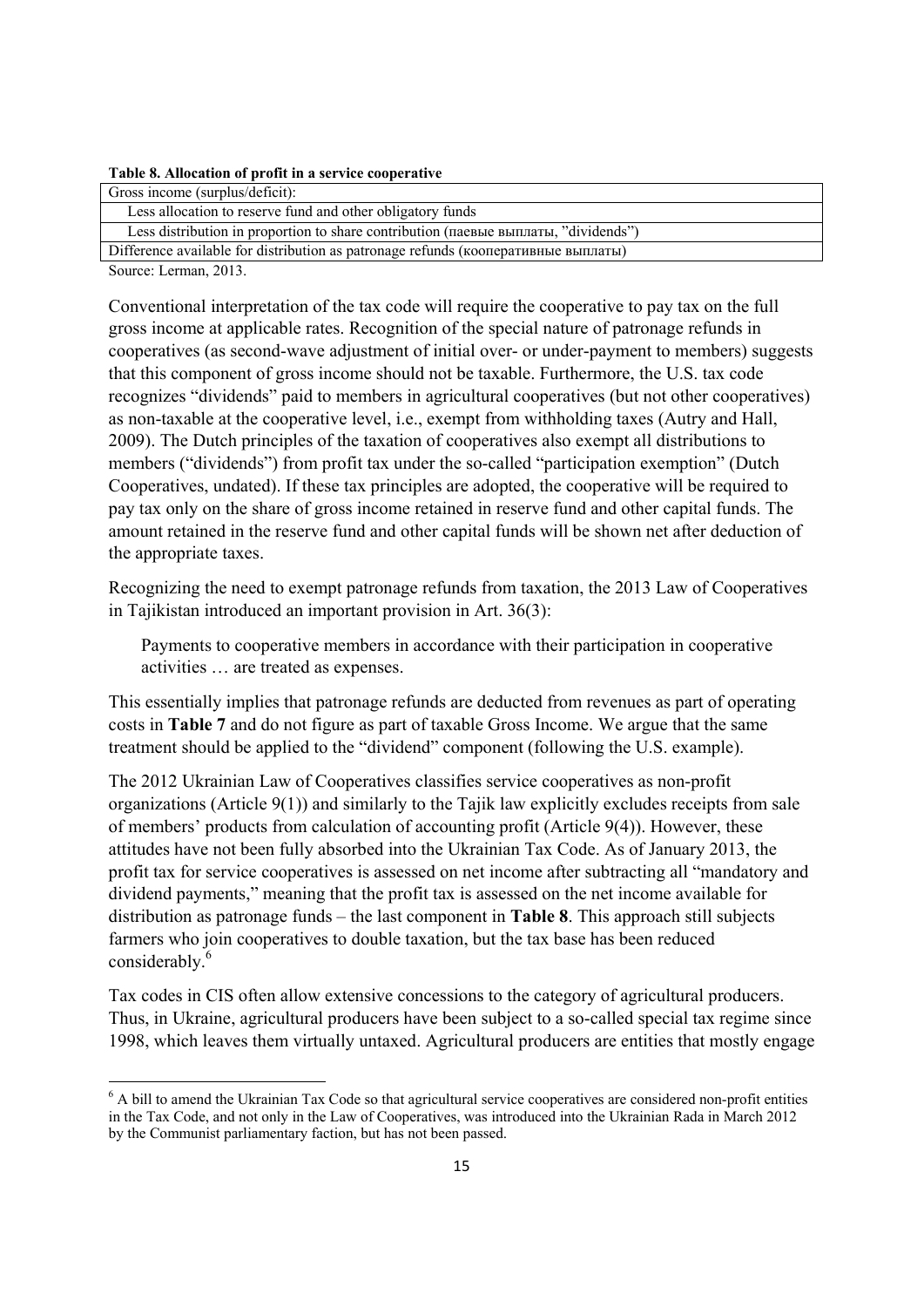in primary agricultural production so that service cooperatives (including processors) are generally not regarded as agricultural producers and do not enjoy the various exemptions allowed to producers. This is often cited as a strong disincentive for farmers to join a cooperative: as independent producers they enjoy a host of tax exemptions, which are lost once they become members of a cooperative. A possible solution to this dilemma is to explicitly recognize service cooperatives as agricultural producers. Thus, in Kazakhstan, the current tax code does not envisage any special tax concessions for cooperatives, but it explicitly puts agricultural service cooperatives in one category with other agricultural producers. As such, service cooperatives in Kazakhstan are entitled to follow a highly simplified tax-return system, with minimum accounting requirements, and furthermore they pay only 30% of the standard tax rate on all basic taxes (primarily VAT and corporate income tax, as well as land tax, land lease payments to the state, property tax, social tax, vehicle tax). In Azerbaijan, the appropriate provision is incorporated directly in the new Law of Agricultural Cooperation. According to Article 9.6, "existing tax preferences … provided in law for agricultural producers are also applicable to cooperatives created by agricultural producers."

Although this approach eliminates some of the blatant tax distortions for service cooperatives, possible distortions still arise for operators of household plots. As physical persons, they only pay personal income tax and their agricultural activities are exempt from taxes. If they join a service cooperative, the cooperative – a legal entity – will be obligated to calculate VAT on their transactions and to deduct profit tax from their share of income earned through the cooperative

## **Registration requirements for cooperatives**

Cooperatives are legal bodies and as such require registration, either as part of general registration of legal bodies according to Civil Code or as a special registration procedure specified in the country's law of cooperatives. The ILO guidelines for cooperative legislation state that, "the establishment of a speedy and impartial registration procedure is a first step by the state towards facilitating the development of a genuine cooperative system" (Henry, 2012, p. 69).

The registration requirements in CIS legislation are usually formulated in a muted general language. Thus, the Azerbaijan Law of Cooperation (1996) devotes a single sentence to the registration of cooperatives:

Article 9. State registration of a cooperative

A cooperative undergoes state registration in accordance with the laws of the Republic of Azerbaijan and is granted the status of legal person from the date of registration.

Similar laconic language is used for registration in the cooperative laws of other CIS countries (e.g., Russia, Kazakhstan). The Civil Code of Belarus – a highly authoritarian and centralist country – goes even further and explicitly states that

… refusal to register a legal person from motives of inadequacy is not allowed… Refusal to register by state registration organs may be appealed through the courts (art. 47.1).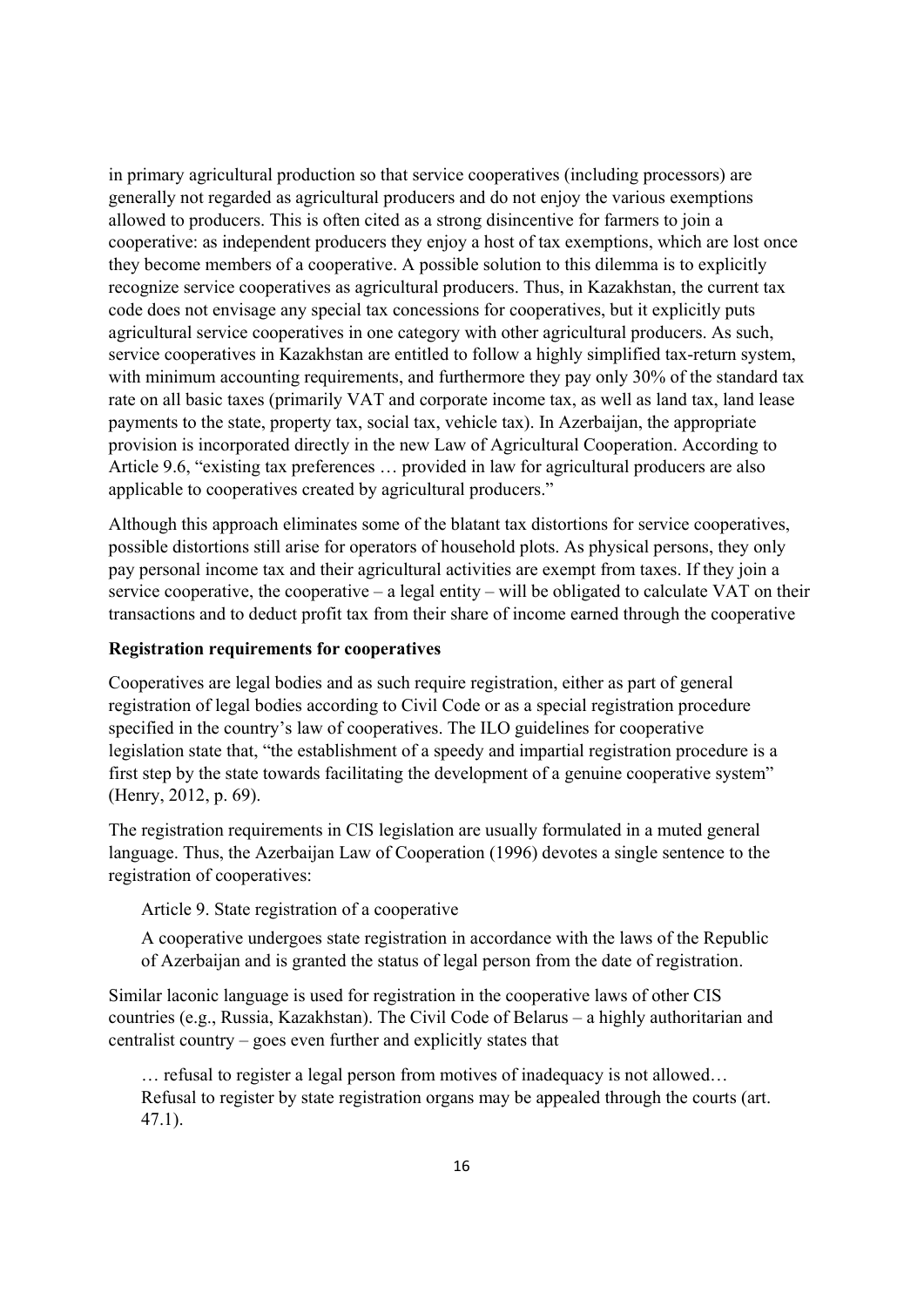The 2005 cooperative law of Kyrgyzstan similarly states that

State registration of a cooperative may be refused only if the legally prescribed creation procedure has not been followed or its foundation documents are inconsistent with Kyrgyz legislation. Refusal to register … or avoidance to register [by the state authority] may be appealed to the courts (art. 10.3)

This mild tone adopted in various CIS laws is consistent with the ILO recommendations on registration of cooperatives (Henry, 2012):

- ... a cooperative must be registered once the conditions laid down in the law are fulfilled (p. 68)
- ... if prior approval is necessary, the discretionary power of the approving authority must be strictly and effectively limited by law (p. 68)
- In no case must the registration procedure hinder people from forming entities in the way that suits them best (p.69)
- registration will be concluded within a short time period; a refusal to register must be justified in writing; in the case of refusal, the founders may appeal before a court, which should give a decision within a brief time period (p. 70)
- the fees for the registration and publication must in no case be prohibitive  $(p. 70)$

A different approach is found in the new Law of Agricultural Cooperatives (2013) in Georgia. Uniquely among the CIS countries, Georgia

- establishes a special state agency, the Agency for the Development of Agricultural Cooperatives within the Ministry of Agriculture, given in law the power to confer or withdraw the status of agricultural cooperative (art. 8);
- introduces a two-step registration process for cooperatives: first register as a legal body, then apply to the Agency for recognition as a cooperative (art. 7.2).

The Agency has powers to "grant and terminate a status of an agricultural cooperative" (art. 8.5e)), without any explicit requirement to justify its decisions in writing or to allow the injured parties to appeal to the courts. According to the Law on Agricultural Cooperatives (art. 15.2), the rules for granting and termination of the status of an agricultural cooperative were to be specified within 2 months after the Law came into force in July 2013. However, to date (March 2014) no regulation on this crucial issue has been made public. The two-step registration process without clear criteria for the granting and termination of the status of an agricultural cooperative would appear to be inconsistent with the strong recommendations for simplicity and transparency voiced by the ILO (see above).

Sources within Georgia<sup>7</sup> state that the two registrations are intended for different purposes. Registration as a legal entity is the normal record-keeping listing required in Georgia for legal bodies, including all cooperatives. Registration with the Agency is an optional step to be undertaken if the cooperative would like to participate in government support programs. The authority to grant and terminate the status of "agricultural cooperative" in Georgia

<sup>&</sup>lt;sup>7</sup> Information provided by the FAO Representation Office in Tbilisi, Georgia (March 2014).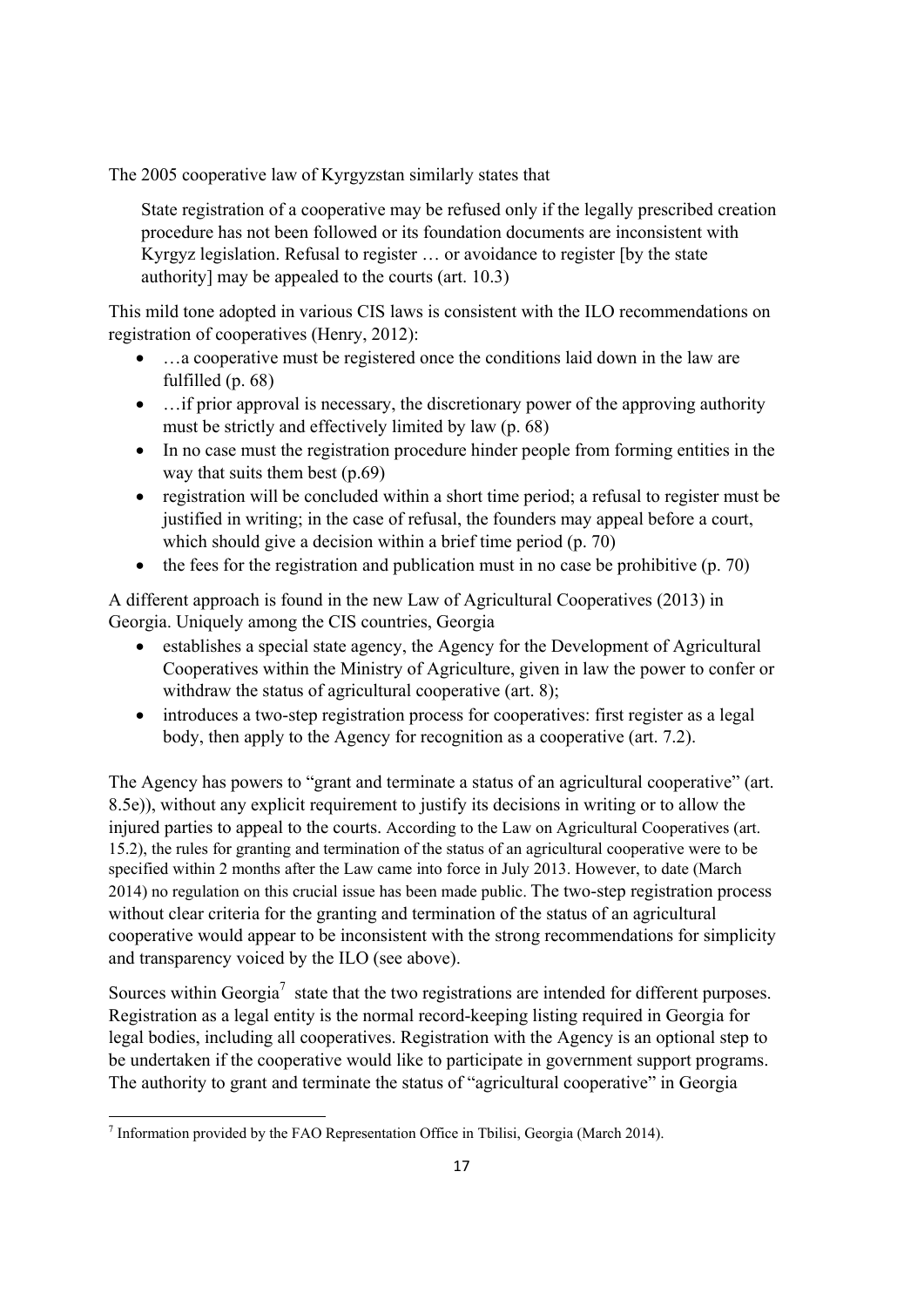represents an effort at quality control, in order to weed out "false cooperatives" which abuse the cooperative name in order to qualify for state aid. This is an important function, as the "sleeping cooperative" phenomenon is fairly widespread in the region (Lerman and Sedik, 2014).

On a technical level, we should perhaps also note that the lengthy and detailed discussion of the Agency in articles 8 and 9 is more appropriate for an internal ministry document or a government resolution. It looks completely out of place when embedded prominently in a law of cooperatives.

News reports in the Georgian press indicate that the government expects the new cooperative law "to stimulate the enlargement of farms" (Georgia Business, 2013). The government also stresses that "irrespective of the size of the land plot contributed by a member to the cooperative – whether 1 ha or 100 ha – all members are equal, each member has one vote." While the emphasis on the democratic principle of "one man, one vote" is laudable, these statements give the impression that the government officials think strictly in terms of production cooperatives: members are expected to contribute their plots to the cooperative for joint cultivation – instead of requiring the cooperative to provide services to independent smallholders.

Georgia's new law of agricultural cooperatives does not speak explicitly of agglomeration of holdings in production cooperatives or transfer of individually owned land to cooperatives. The views in the media are apparently fostered by the definition of agricultural cooperative in article 6 of the new law, where areas of cooperative activity are listed as "production, processing, packaging, labelling, storage, transportation and marketing of agricultural products". Lack of clear differentiation between the activities of production and service cooperatives is probably responsible for the traditional identification of any cooperative with "production cooperative". It is surprising that donor advice did not emphasize the need to distinguish clearly between the two types of cooperatives and to refocus the attention on service cooperatives, rather than production cooperatives.

## **Conclusion**

The CIS countries have established an impressive array of cooperative-oriented laws. Most countries explicitly recognize the ICA principles of cooperation, but difficulties and lacunae remain with regard to practical differentiation between production and service cooperatives as well as taxation of cooperatives.

The specific mix of agricultural cooperatives in CIS requires further work on both the legal level and the public awareness level to clearly differentiate between production and service cooperatives. Education efforts by the country governments and the donor community are needed to explain the advantages of the service cooperative model and its appropriateness for the CIS farming population. Without acceptance by an enlightened rural population, there is little chance for agricultural service cooperatives to take root. As part of the legal efforts, the separate legislation for "rural consumer societies" inherited from the Soviet era should be abolished, as these societies can be easily incorporated in general cooperative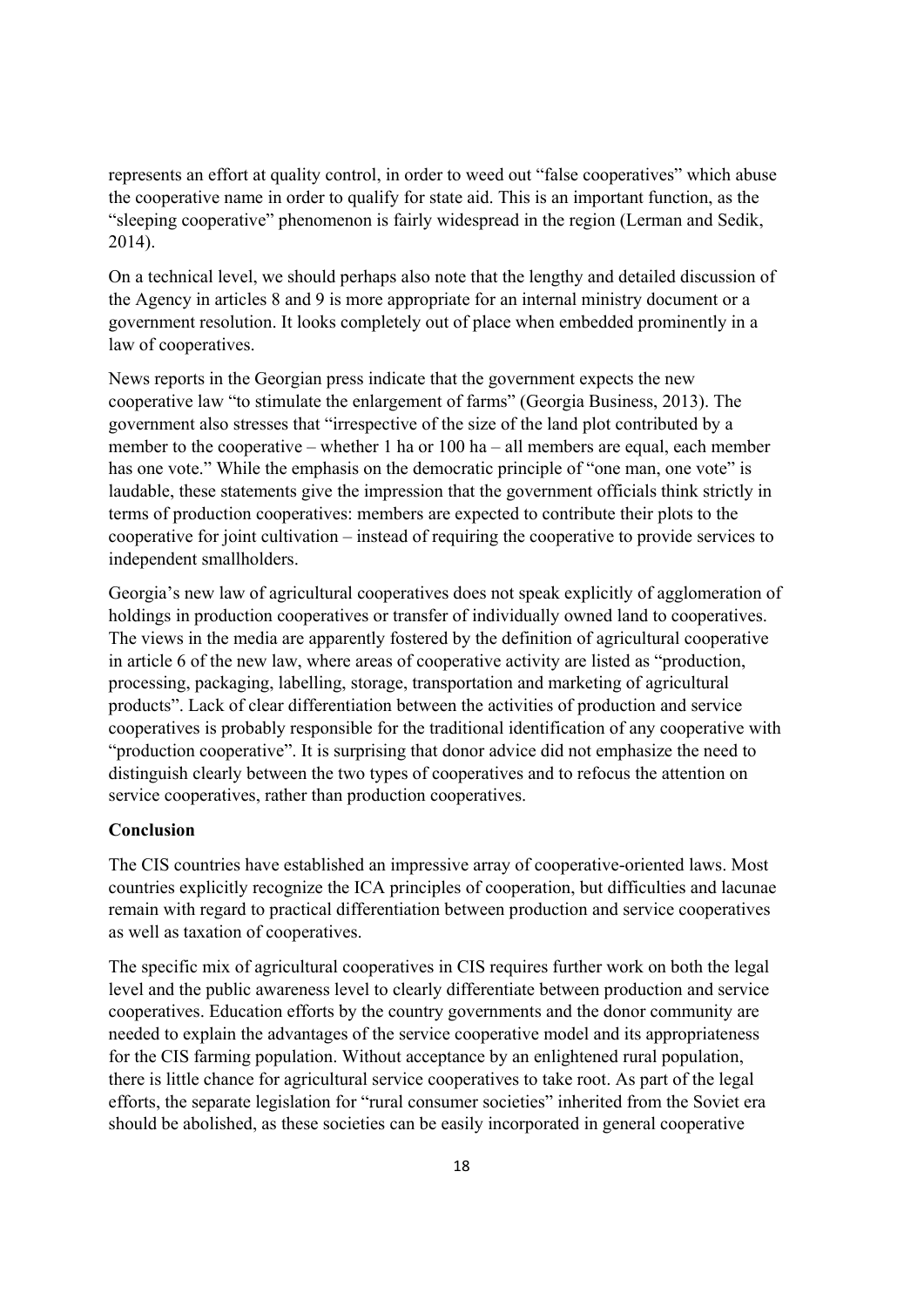legislation. However, this approach will require political will to overcome the lobbying power still retained by old bureaucratic structures.

Attention to taxation legislation is a highly practical area that requires immediate attention. For cooperatives to become sustainable, it is essential to adopt the Western principles and exempt transactions with members and all distributions to members from taxation at the cooperative level. Only the portion of surplus retained in the cooperative equity for growth and expansion may be taxed.

A third issue, which is not related to legislation, concerns access to credit. It is usually recognized that start-up cooperatives may require seed money to launch their operations and establish an infrastructure base. These funds may come from the government in the form of reduced interest rate loans through financial institutions or from donors in the form of direct grants of money or assets. To avoid wasteful distribution of subsidized credit, cooperatives should be required to provide sufficient matching funds before getting cheap loans and entitlement to credit should be strictly linked to performance: only active cooperatives with valid business operations should be entitled to receive subsidized loans or other grants. The approach of the Georgian government (as outlined above by the FAO Representation Office in Georgia) could represent a novel approach to provide vital investment support to true agricultural service cooperatives, while weeding out false cooperatives which have registered themselves purely to take advantage of occasional government support. As to donor support, it is important to change the donor mindset: the traditional short-term horizons of one or two years are not constructive for development purposes. It is essential to develop programs ensuring sustained long-term support to cooperatives, such as the programs initiated by Heifer Ukraine. It may also be useful to focus on establishing links between agricultural cooperatives, as suppliers of raw materials, and private processors, as users of raw materials. A good example of such an alliance is provided by Danone Ukraine: Danone reaches out to agricultural service cooperatives as sources of supply of quality milk for its dairy operations, while ensuring long-term cash inflows for cooperatives through its milk purchasing commitments.

In summary, development of public awareness, attention to taxation issues, and creation of sustainable forms of financial support are the main issues that need to be considered in the context of cooperative development in CIS.

## **References**

- Autry C. and Hall, R. (2009). *The Law of Cooperatives,* American Bar Association: Business Law Section, Chicago, IL.
- Cobia, D., ed. (1989). *Cooperatives in Agriculture*, Prentice Hall, Englewood Cliffs, NJ.
- Dutch Cooperative (undated). *Memorandum: Taxation of the Dutch Cooperative*, Blue Clue Tax Solutions, The Hague. http://www.blueclue.nl/images/brochures/en/blue%20clue%20- %20taxation%20of%20the%20dutch%20cooperative%20v1.0.pdf